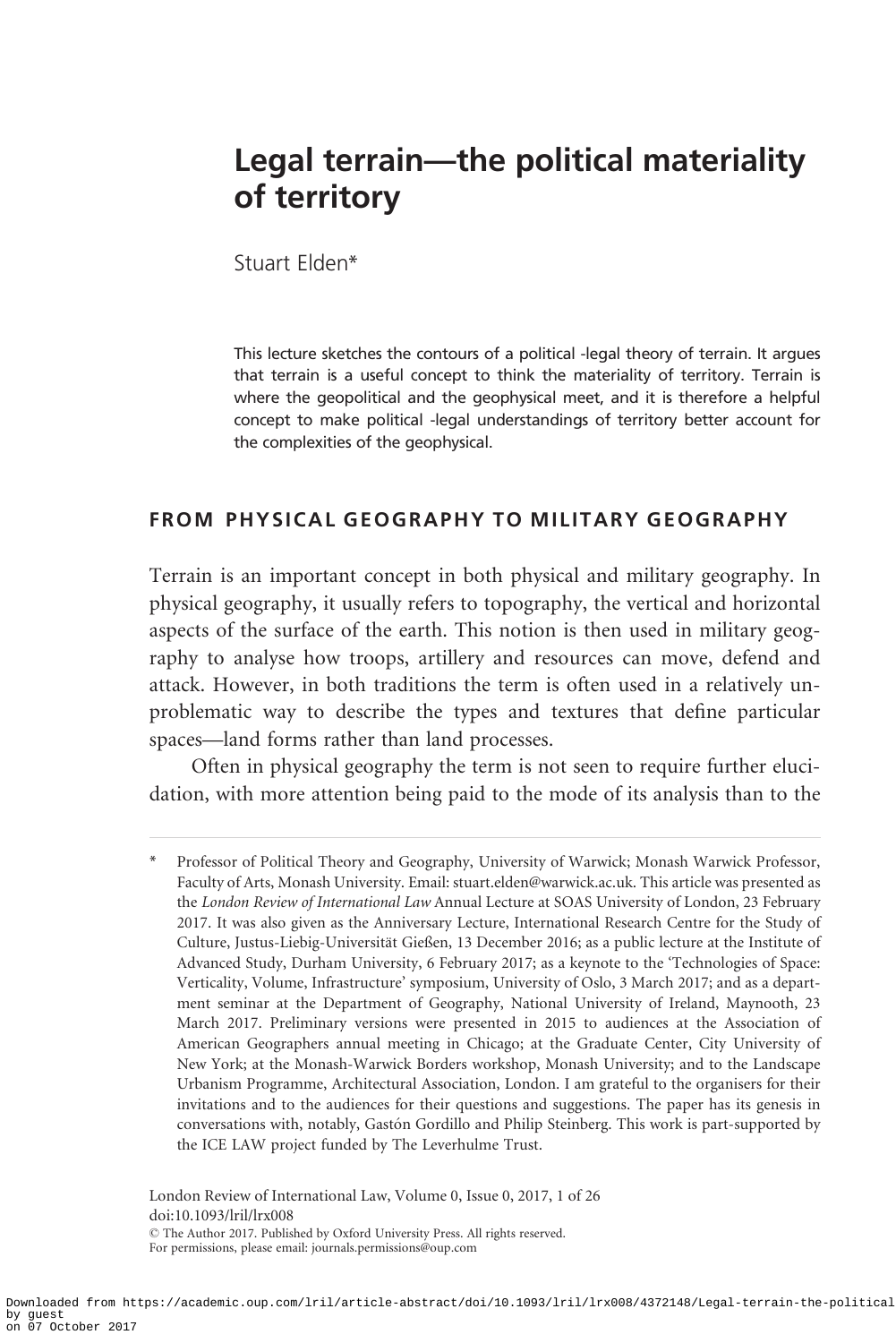complexities of the term itself.<sup>1</sup> An entire book by Colin Mitchell devoted to terrain evaluation moves very quickly from a discussion of terrain as a concept to the mode of its evaluation. His description there is revealing:

Terrestrial life depends on a surface mantle of rock and soil not more than a few metres deep and the associated plant cover. The character and behaviour of this mantle under the influence of climate determine its suitability for all types of land use. Terrain represents one of the triad of factors of production: land, labour and capital. It differs from the others in being relatively fixed in location and extent and in being more amenable to geographical forms of analysis. Accelerating population growth and earth-transforming technologies are changing the environment at an unprecedented rate, often for the worse. At the same time, modern methods of data processing make it possible to gather and manage information much more efficiently and rapidly than hitherto. There is an urgent need to harness this capacity in order to improve land use and management.

Terrain evaluation is an important technique in achieving this. It integrates other land resource factors, notably surface materials, soil, water, and vegetation on a common readily comprehensible basis, such that a map of terrain can be used as a framework for the others. For this reason, it forms the basis for the interdisciplinary approach known as 'integrated survey'.<sup>2</sup>

This is interesting for a number of reasons. It stresses the interaction between the layer of terrain (above deeper rock) and climate, and relates this to the question of land use. But then it quickly equates terrain with land, seen as one of the three factors of production. The heritage of those three terms is long and complicated, but one classic place in which they are brought together is Karl Marx's Capital Volume III. This text has a chapter devoted to what is called 'The Trinity Formula' of land, labour and capital. What Mitchell's analysis

<sup>1</sup> See, e.g., IS Evans, 'What Do Terrain Statistics Really Mean?', in SN Lane, KH Richards & JN Chandler (eds), Landform Monitoring, Modelling and Analysis (Wiley, 1998) 119; J Minár & IS Evans, 'Elementary Forms for Land Surface Segmentation: The Theoretical Basis for Terrain Analysis and Geomorphological Mapping' 95 Geomorphology (2008) 236. For a fully quantitative approach, see, e.g., RG Soule & RF Goldman, 'Terrain Coefficients for Energy Cost Prediction' 32 Journal of Applied Physiology (1972) 706. For the development of this work, see M de Gruchy, E Casell & J Edwards, 'Velocity-Based Terrain Coefficients for Time-Based Models of Human Movement' 45 Internet Archaeology (2017), available at [http://intarch.ac.uk/journal/issue45/4/](http://intarch.ac.uk/journal/issue45/4/index.html) [index.html](http://intarch.ac.uk/journal/issue45/4/index.html) (last visited 20 July 2017). I am grateful to Ian Evans and Michelle de Gruchy for suggestions on this more science-based approach to the concept.

<sup>2</sup> CW Mitchell, Terrain Evaluation: An Introductory Handbook to the History, Principles, and Methods of Practical Terrain Assessment, 2nd ed. (Longman, 1991) 3.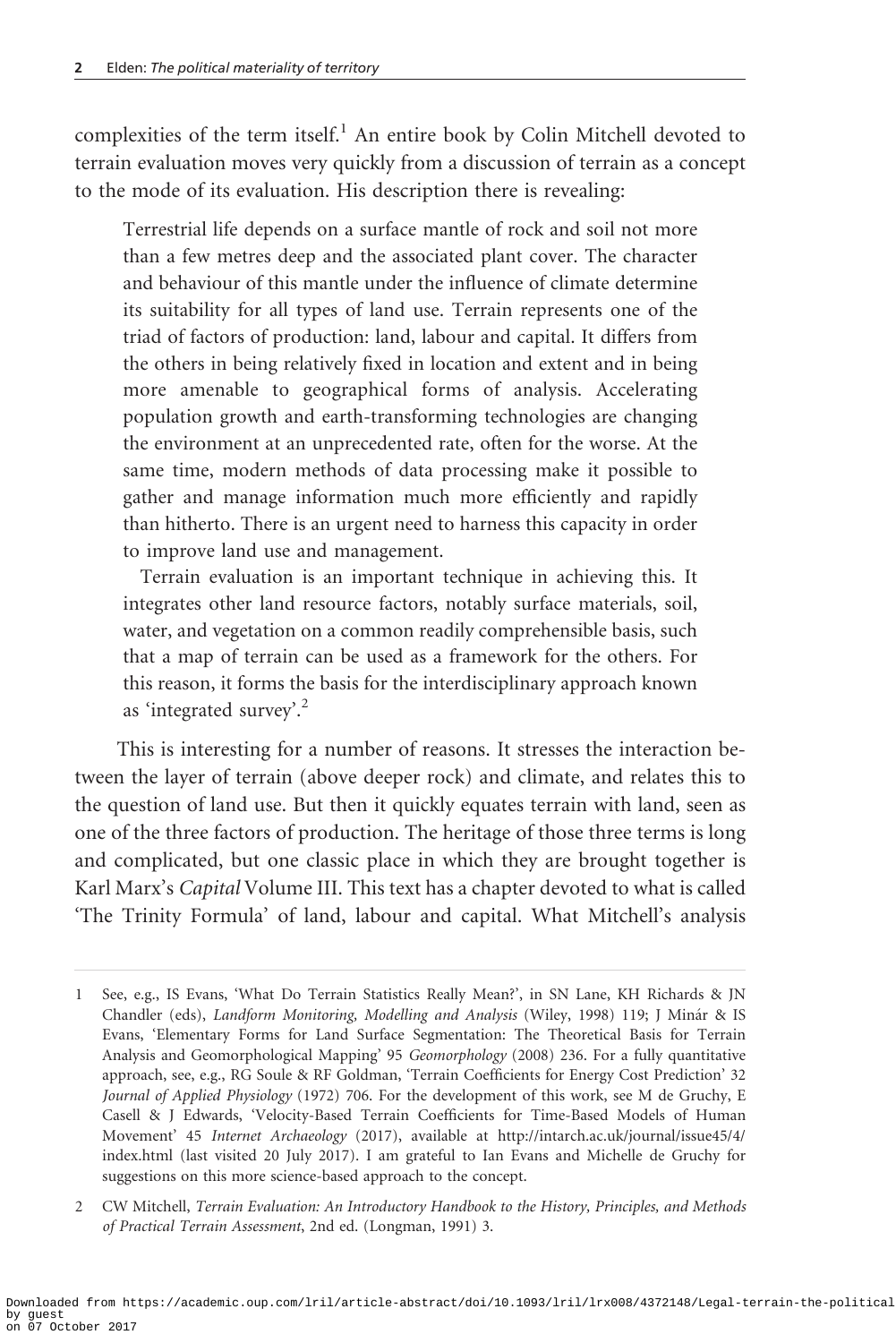proposes, though, goes beyond merely seeing land as an economic relation, of collapsing land to rent. Even Marx falls foul of this—in the fragments assembled by Engels for that third volume of Capital, he relates the three terms to their economic aspect: 'Capital-profit ... land-ground rent, labour-wages'.<sup>3</sup> Land, for Mitchell, as terrain, is material. However, Mitchell sees the purpose of understanding this materiality as directly linked to improving 'land use and management', so the economic is only one step removed. But then immediately he moves to 'terrain evaluation' as the means, the mode of inquiry.

When we turn to his 'definition of terms', Mitchell says that the New English Dictionary definition is useful: terrain is a 'tract of country considered with regard to its natural features and configuration'.<sup>4</sup> He sees terrain as preferable to other terms which are either too general, such as 'environment' or 'milieu', or to those which would bring in too many other sciences, such as physiography, which would include geology, 'climatology, meteorology, oceanography, and natural phenomena in general<sup>'.5</sup> Mitchell also suggests that 'terrain', as he is using it, comes close to 'landscape' and 'land', but that the former 'rather too strongly connotes the visual and artistic aspects', and the latter is too broad for his purposes.<sup>6</sup> He sees geomorphology as having 'the advantage of being more narrowly confined to landforms but is too strongly involved with considerations of process'.7 This is telling. In much physical geography we find a clear distinction between form and process.<sup>8</sup> Land processes work *on* terrain; but terrain itself is not seen as dynamic. Additionally, in distinguishing topography from bathymetry (the study of undersea depth and surface), this sense of terrain has also tended to reinforce a strict 'land versus sea' distinction—see Mitchell's wish to exclude oceanography from his purview. He also wishes to exclude the atmosphere and the earth's crust more than 6 m from the surface.<sup>9</sup>

Terrain, in the way I am beginning to theorise it here, actually overturns many of the restrictions that Mitchell puts upon it. Terrain can be land, water or

- 4 Mitchell (1991) 4.
- 5 Ibid.
- 6 Ibid.
- 7 Ibid.

9 See Mitchell (1991) 6.

<sup>3</sup> K Marx, Capital: A Critique of Political Economy, Volume III, trans. D Fernbach (Penguin, 1981) 955.

<sup>8</sup> RJ Huggett, Fundamentals of Geomorphology, 3rd ed. (Routledge, 2011) 21 and passim; SN Lane, JH Chandler & KS Richards, 'Landform Monitoring, Modelling and Analysis: Land Form in Geomorphological Research', in Lane et al. (1998) 1; C Lawrence, R Byard & P Beaven, Terrain Evaluation Manual (Transport Research Laboratory, 1993); JP Wilson & JC Gallant, Terrain Analysis: Principles and Applications (Wiley, 2000).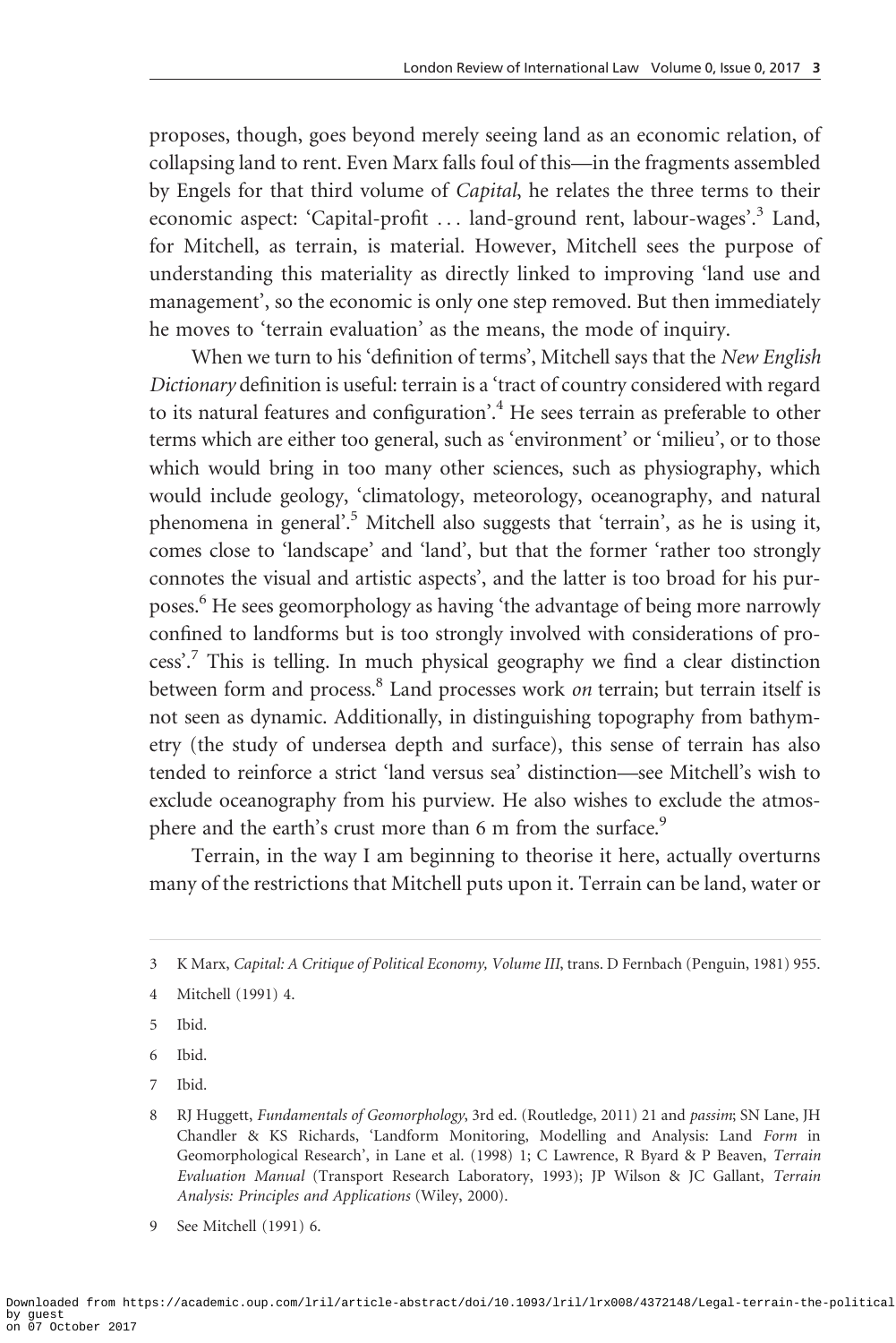some blurring of the two in indeterminate and dynamic environments such as rivers, estuaries, marshes and swamps, glaciers, and sea ice. I am concerned with developing a political theory of terrain, which takes into account legal questions, alongside economic, strategic, technical and scientific ones.

Terrain, in this expanded sense makes possible, or constrains, various military-strategic projects. We can find examples of terrain analysis as far back as the earliest military-strategic texts. Julius Caesar's Gallic War is one example of how a military commander views a landscape, with space as a strategic and contested medium, rather than a passive backdrop or simply the stake of struggle.<sup>10</sup> Several centuries later Niccolo` Machiavelli suggests that political rulers should make the effort to study terrain in order both to defend their own and be better placed to conquer that of others. He says that hunting is a good process for 'becoming familiar with the terrain [la natura de' siti]: how mountains rise, how valleys and plains spread, the characteristics of rivers and swamps'.<sup>11</sup>

Military geography has frequently looked at the physical constraints to military action, and a number of studies of military campaigns have analysed these factors.<sup>12</sup> There is, however, little conceptual discussion in much of this work. Doyle and Bennett suggest that terrain 'encompasses both the physical aspects of earth's surface, as well as the human interaction with them'.<sup>13</sup> While they stress the human–terrain interaction, at times terrain seems to be landscape devoid of life. This sense can be found, at its extreme, when the targeting of cities is discussed without reference to those living within them,<sup>14</sup> or when terrain is reduced from a concrete materiality to a level of virtuality.<sup>15</sup> Recent events, from Fallujah to Aleppo, from Raqqa to Mosul, through to drone strikes, illustrate the targeting of spaces in this way.

12 See, e.g., JT Parry, 'Terrain Evaluation, Military Purposes' in CW Finkl (ed.), The Encyclopedia of Applied Geology (Van Nostrand Reinhold, 1984) 570; HA Winters, G Galloway Jr., WJ Reynolds & DW Rhyne, Battling the Elements: Weather and Terrain in the Conduct of War (Johns Hopkins UP, 1998); EPF Rose & CP Nathanail (eds), Geology and Warfare: Examples of the Influence of Terrain and Geologists on Military Operations (Geological Society, 2000); J Carman & P Carman, Bloody Meadows: Investigating Landscapes of Battle (History Press, 2006).

- 13 P Doyle & MR Bennett, 'Terrain in Military History: An Introduction', in P Doyle & MR Bennett (eds), Fields of Battle: Terrain in Military History (Kluwer, 2002) 1, 1.
- 14 S Graham, Cities under Siege: The New Military Urbanism (Verso, 2010).
- 15 D Gregory, 'The Rush to the Intimate: Counterinsurgency and the Cultural Turn' 150 Radical Philosophy (2008) 8; T Paglen, Blank Spots on the Map: Dark Geography of the Pentagon's Secret World (Penguin, 2009).

<sup>10</sup> J Caesar, The Gallic Wars, ed. and trans. HJ Edwards (Heinemann, 1917). See also S Elden, The Birth of Territory (University of Chicago Press, 2013) 56-57.

<sup>11</sup> N Machiavelli, The Prince, trans. and eds Q Skinner & R Price (Cambridge UP, 1988) 52-53, s 14. I have slightly modified the translation, after N Machiavelli, Opere, eds S Bertelli & F Gaeta, vol. 1 (Feltrinelli, 1960): see Elden (2013) 251.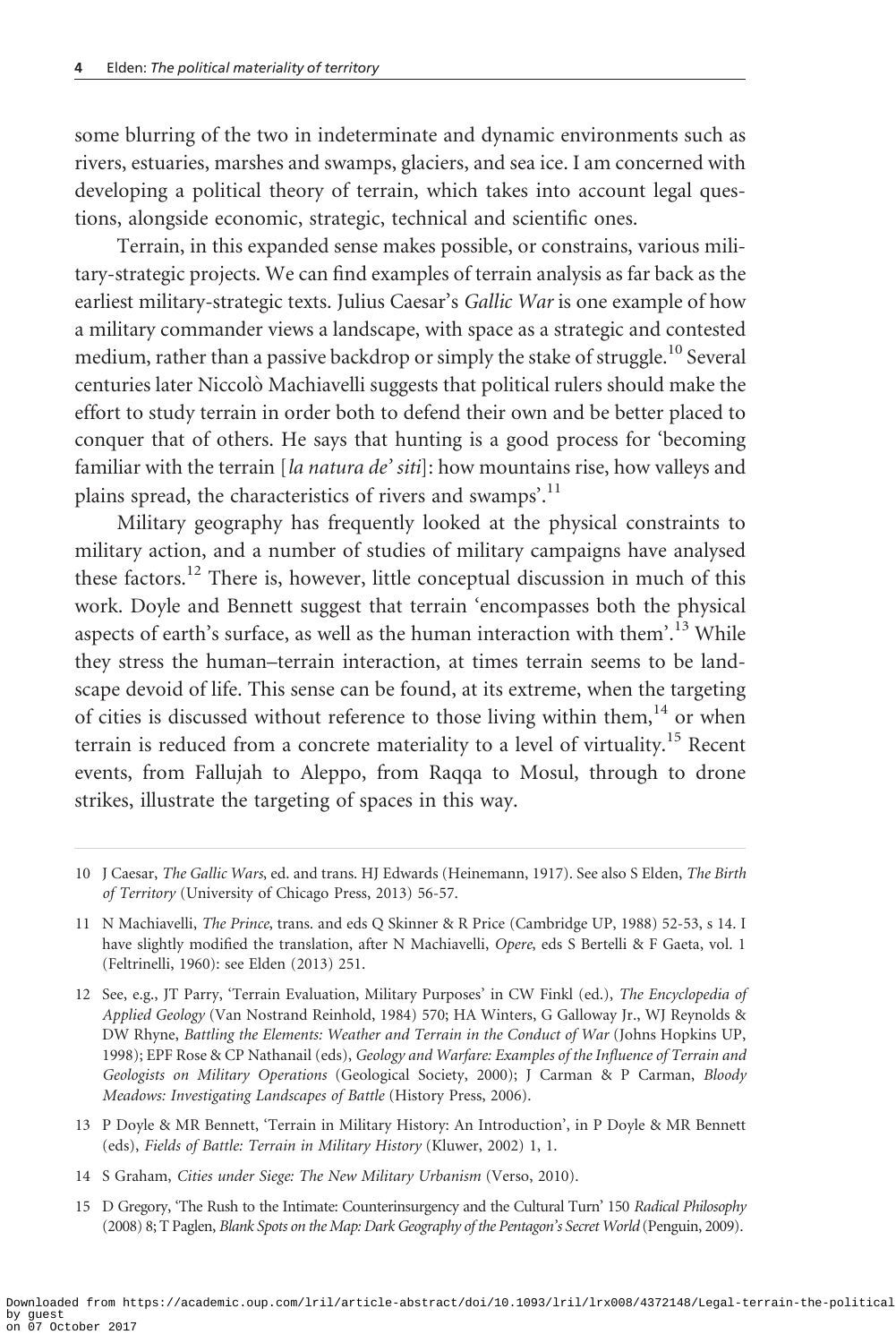More recently the US Army has run a programme called Human Terrain System (HTS), which used social scientists to help the army understand the local population of areas in which they were operating. As the Human Terrain Team Handbook argues:

A fundamental condition of irregular warfare and counter-insurgency operations is that the Commander and staff can no longer limit their focus to the traditional Mission, Enemy, Terrain and weather, friendly Troops and support available, and Time. The local population in the area of conflict must be considered as a distinct and critical aspect of the Commander's assessment of the situation.<sup>16</sup>

'Human terrain' was therefore defined as 'the human population in the operational environment (area of operations) as defined and characterized by sociocultural, anthropologic and ethnographic data and other non-geophysical information about that human population and society'.<sup>17</sup>

What is interesting here is that the geophysical (terrain) and the population (human terrain) are clearly distinguished, in such a way that the programme fully focuses on the latter, assuming that the former is addressed by a more traditional military strategy. The programme ran from 2007 to 2014, and was strongly opposed by academic groups, notably the American Anthropological Association.<sup>18</sup> Given its focus is exclusively on the non-traditional sense of terrain, I will not add to such discussion, though it is intriguing that it adopts the word.

## POLITICS, LAW AND TERRAIN

The geo-strategic elements of terrain are therefore fairly well examined, but the concept has yet to receive sustained attention within political geography.<sup>19</sup> Neither has it been a focus in academic work in political theory

<sup>16</sup> N Finney, Human Terrain Team Handbook (Human Terrain System, 2008) 2.

<sup>17</sup> J Kipp, L Grau, K Prinslow & D Smith, 'The Human Terrain System: A CORDS for the 21st Century' 86 Military Review (September–October 2006) 8, 15, note 2. See also M McFate and A Jackson, 'An Organisational Solution for DoD's Cultural Knowledge Needs' 85 Military Review (July–August 2005) 18.

<sup>18</sup> Gregory (2008); M Zehfuss, 'Culturally Sensitive War? The Human Terrain System and the Seduction of Ethics' 43 Security Dialogue (2012) 175.

<sup>19</sup> But see, e.g., R Squire, 'Immersive Terrain: The US Navy, Sealab and Cold War Undersea Geopolitics' 48 Area (2016) 332. This paper was first presented in the 'Terrain' sessions that Gastón Gordillo and I organised at the 2015 Association of American Geographers meeting. I discuss Gordillo's work on terrain in more detail below. One of the relatively few books to take terrain, rather than terrain analysis or evaluation, as its topic is actually a collection of photographs: J Nickerson, Terrain (TF Editores, 2013).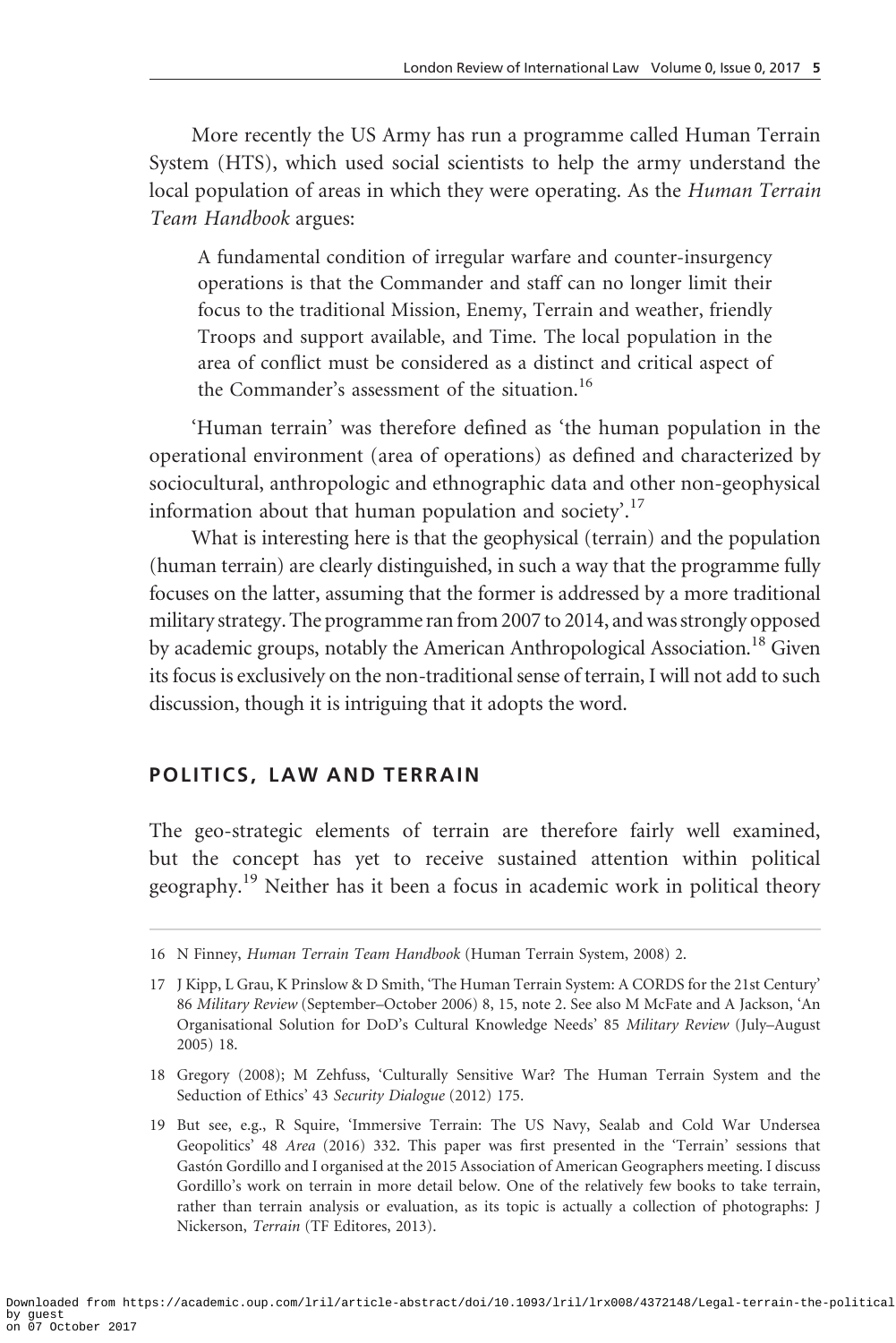or international relations, nor indeed in public international law. This neglect is surprising, because terrain is crucial to understanding the political practice of territory. Terrain is the very land and sea divided into different political-legal regimes, and indeed those regimes divide not just states from each other, but also consecrate the geophysical and geopolitical divide between land and sea. Yet, with partial exceptions, territory has often been seen in fully abstract terms, separating the political–legal control of areas from their physical and material state, and where it accounts for terrain this is detached from the processes which shape and transform it.

These shortcomings are highlighted in perhaps two of the most interesting recent political theoretical accounts of territory and the border—Margaret Moore's A Political Theory of Territory and Thomas Nail's A Theory of the Border.<sup>20</sup> Nail does not say much at all about the physical landscape divided into territories by borders. He briefly mentions the dynamic nature of geophysical features: 'the movement of rivers, the shifting sands and tides along coastlines, the emergence and destruction of ocean islands, volcanic transformations of mountain ranges and valleys, the redistribution of the soil itself through erosion and deposition caused by wind and water, and even the vegetative shifting of tree lines, desertification and climate changes'.<sup>21</sup> That, aside from some uncritical remarks on the idea of 'natural borders', is all there is in the major, theoretical part of his book.<sup>22</sup> When he comes to the final part, which is a detailed discussion of the US–Mexico border in all its political, historical and geographical richness and complexity, he does make some more comments.<sup>23</sup> It would be almost impossible to talk about this border without them. It is remarkable that his theoretical work is almost completely devoid of attention to the geophysical. His theoretical work is certainly material, but it is almost exclusively on what is built.

Moore's work is rather different, in that while it does discuss the geophysical a little,<sup>24</sup> it does not live up to its title, at least in the way I would understand it. Instead of being truly a political theory of territory, which would entail much more discussion of what territory is, or what it has been taken to be, it is rather

<sup>20</sup> M Moore, A Political Theory of Territory (Oxford UP, 2017); T Nail, A Theory of the Border (Oxford UP, 2016).

<sup>21</sup> Nail (2016) 6.

<sup>22</sup> Ibid 149.

<sup>23</sup> Ibid 168, 169-70, 175-76. For further studies of the US–Mexico border, see ES Casey & M Watkins, Up Against the Wall: Re-Imagining the US–Mexico Border (University of Texas Press, 2014); M Dear, Why Walls Won't Work (Oxford UP, 2013). More generally, see W Brown, Walled States, Waning Sovereignty (Zone Books, 2010).

<sup>24</sup> Moore (2017) ch. 8 on natural resources, especially 167-85.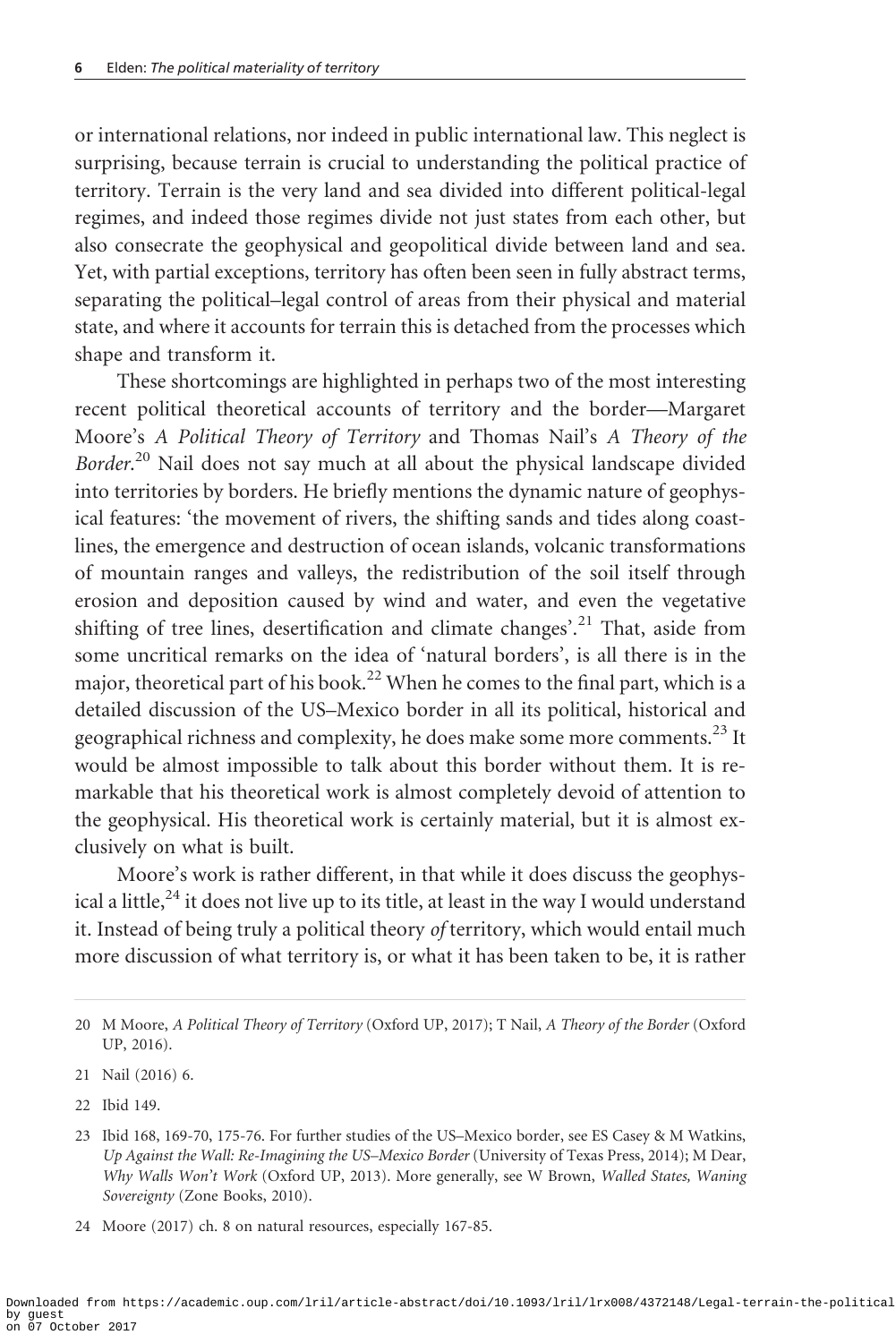an application of political theory to territory. If we know what territory is, and here it is described as essentially 'land over which some agent has political authority, meaning authority to make and enforce laws governing the conduct of inhabitants on the land, including laws defining and delimiting property rights',<sup>25</sup> then we can apply debates in (legal and) political theory—justice, property, rights, obligations etc—to it. Moore says that she began the book by lamenting 'the lack of a theory of territory'. Her approach to dealing with this was 'to address this lacuna, by advancing a theory that justifies rights over territory, both against those who think territorial rights cannot be justified and those who think they can, but who offer a different theory'.<sup>26</sup> She therefore defends the idea of territory and territorial rights in terms of self-determination and argues:

that this provides an intuitively plausible explanation of the relationship between territory, the state, and people, and that it justifies (within limits) those elements that we normally associate with territorial rights: rights of jurisdiction, rights over resources, rights to control borders, and so on. $27$ 

The book essentially offers a 'normative theory' of territorial rights.<sup>28</sup>

As sophisticated as its use of those debates around rights is, Moore's work pays little regard to complexities around its putative object of analysis.<sup>29</sup> Indeed she references almost none of the literature on territory from outside her own discipline. There are no references to John Agnew, Robert Sack, David Storey, David Delaney, Susanne Lalonde, William Connolly, and others who, I would suggest, offer much to a theory of territory.<sup>30</sup> Instead her interlocutors are

27 Ibid.

28 Ibid 167, 242ff.

<sup>25</sup> Ibid 34, and see also 15-16. On property in land and political–legal regimes, see PD Burdon, Earth Jurisprudence: Private Property and the Environment (Routledge, 2015); D Rogers, The Geopolitics of Real Estate: Reconfiguring Property, Capital and Rights (Rowman and Littlefield International, 2017).

<sup>26</sup> Moore (2017) 242.

<sup>29</sup> I have made the same criticism of A Kolers, Land, Conflict and Justice: A Political Theory of Territory (Cambridge UP, 2009): see S Elden, 'Thinking Territory Politically' 29 Political Geography (2010) 238.

<sup>30</sup> J Agnew, 'The Territorial Trap: The Geographical Assumptions of International Relations Theory' 1 Review of International Political Economy (1994) 53; R Sack, Human Territoriality: Its Theory and History (Cambridge UP, 1986); D Storey, Territories: The Claiming of Space (Routledge, 2011); D Delaney, Territory: A Short Introduction (Wiley-Blackwell, 2005); S Lalonde, Determining Boundaries in a Conflicted World: The Role of Uti Possidetis (McGill-Queen's UP, 2003); W Connolly, The Ethos of Pluralization (University of Minnesota Press, 1995).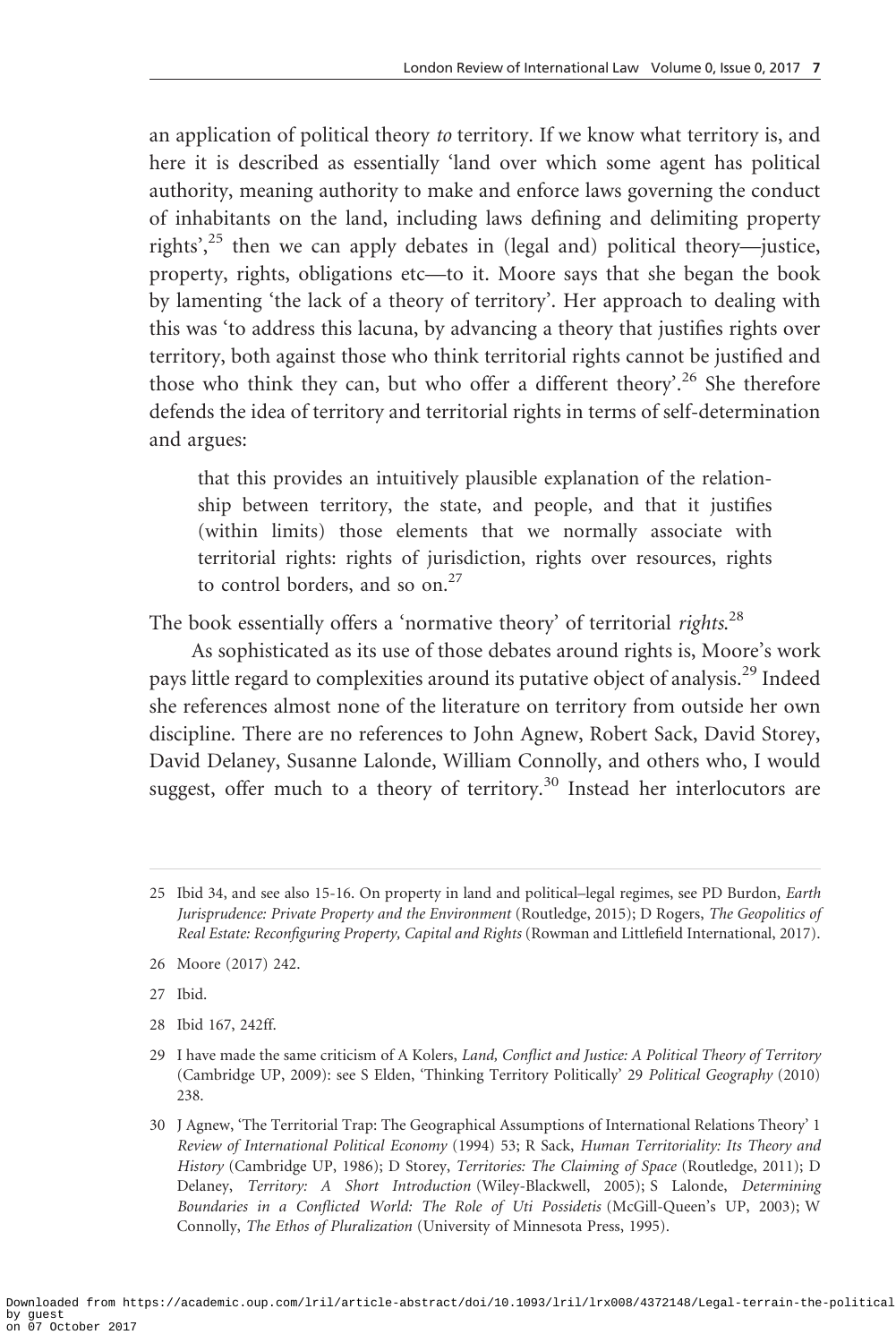Avery Kolers, Allen Buchanan, Cara Nine and David Miller.<sup>31</sup> Moore says that Miller has argued 'to almost universal acceptance', that when we think of territory, we think of it 'as involving a triangular relationship between three key elements: (1) a piece of land, (2) a group of people residing on the land, and (3) a set of political institutions that govern the people within the geographical domain (the territory)'.<sup>32</sup> Such a definition is only acceptable, much less universally, if it ignores all the complexities inherent in the notion of land; and it sidelines the strategic, technical and geographical issues in favour of the privileging of the people, the institutions and the political. Territory for Moore is simply taken to be 'land understood as a political and jurisdictional concept'.<sup>33</sup>

This lecture is part of a wider project which seeks to develop an understanding of territory not bound by those limitations. It is worth underlining that I do not fully exclude my own previous work from criticisms of a lack of attention to materiality. In previous work I have argued that territory should be understood not as a simple bounded area, but in multiple registers.<sup>34</sup> Territory is political and geographical certainly, but these are bundled together with economic, strategic, legal and technical notions. The complicated and nuanced understanding of the legal, and its attendant techniques of rules and regulations; and more obvious technical *techniques* such as planning, surveying, mapping, engineering, logistics, operations, regulating and so on, are one of the reasons why I suggested we could think of territory as a political technology, or a bundle of political technologies. Technologies embrace not just the technical, but a wider framework of activities, legal regimes, practices and so on.<sup>35</sup>

Territory is a process not an outcome, and it is a stake in political struggles rather than just their container. In seeing territory as a political technology, my

- 34 S Elden, 'Land, Terrain, Territory' 34 Progress in Human Geography (2010) 799.
- 35 Gregory has proposed a '(bio)political technology', stressing the bodies-in-space which, he suggests, I have rather neglected: D Gregory, 'The Territory of the Screen' 6 MediaTropes (2016) 126, 131. While I accept the criticism of my neglect, I think that if any development of the term 'political technology' is necessary, it should be '(bio-geo)political technology', the bio- and the geo- being the parallel aspects of the political in this sense. Indeed, Foucault uses political technology to discuss population; my point is that it can encompass the territory as well.

<sup>31</sup> Her only reference to my work is to Terror and Territory, which she dismisses as focused on the etymology of the terms, rejecting that for her own approach: Moore (2017) 15, 30, note 1. Actually my book explicitly rejects the etymology; instead insisting on the relation at the level of practice. See S Elden, Terror and Territory: The Spatial Extent of Sovereignty (University of Minnesota Press, 2009) xxx: 'Interesting as these debates certainly are, we do not need to rely on this suspect etymological basis. More importantly, we can see the relation in practice, too'.

<sup>32</sup> Moore (2017) 8; D Miller, 'Territorial Rights: Concept and Justification' 60 Political Studies (2012) 252.

<sup>33</sup> Moore (2017) 9.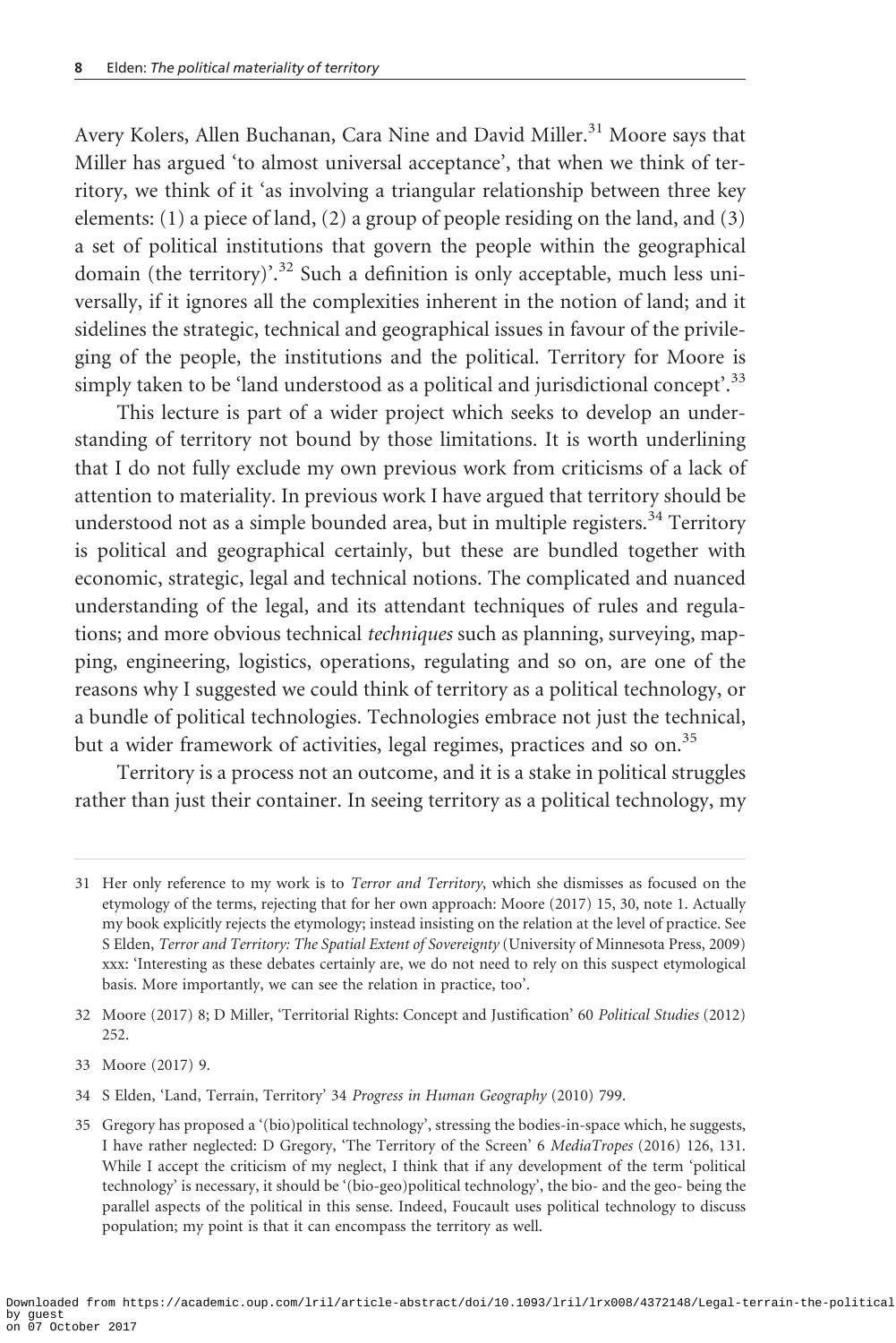intention was to look at the entangled and multi-faceted relations in the production, transformation and contestation of territory. This work led to a contemporary, political book—Terror and Territory: The Spatial Extent of Sovereignty-and a historical, conceptual one-The Birth of Territory.<sup>36</sup> In this work I suggested that while land and terrain were crucial to an understanding of territory, if those were understood narrowly in terms of the political– economic and political–strategic dimensions of space they were, alone, insufficient. In those earlier works, therefore, I privileged the political–legal and political–technical registers as important supplements to the traditional, narrow understandings of territory. As intentionally expansive as this work was, there are still other elements which need to be explored.<sup>37</sup> The next stage is to interrogate the relation between the geophysical and the geopolitical.

This work relates to some brief but intriguing remarks made by Bob Jessop in The State: Past, Present, Future, where he suggests that territory 'should not be confused with the more generic notion of terra—"the terrestrial" (which encompasses "land" in its broadest sense, i.e., land and the subterranean, the sea, its depths and seabed, the air above, and outer space)—which provides a variable, technologically conditioned, and relational "raw material" of territorialization as a specific political process'.<sup>38</sup> Jessop is correct that territory is not the same as terra or the terrestrial, and he has an expanded sense of the latter, but in much work the terra is not taken into account at all. As he develops later in the same work:

Let me just recall the distinction between the terrestrial and the territorial. Whereas the former denotes the initial geophysical raw material or substratum for sociospatial relations (and becomes 'second nature' through its sociospatial transformation), territorialization is one form of the sociospatial appropriation and transformation of the terrestrial. Thus, while all social relations occur in terrestrial space (until the rise of telematic or cyberspace), not all social relations occur in territories constituted and controlled by a state apparatus.<sup>39</sup>

In Jessop's terms what I am concerned with here is neither the terrestrial nor the territorial alone, but the interrelation of the two.

<sup>36</sup> Elden (2009); Elden (2013).

<sup>37</sup> As some have pointed out, the affective, social and sacred could also be added. On the last, see N Howe, Landscapes of the Secular: Law, Religion, and American Sacred Space (University of Chicago Press, 2016).

<sup>38</sup> B Jessop, The State: Past, Present, Future (Polity, 2016) 29-31.

<sup>39</sup> Ibid 135.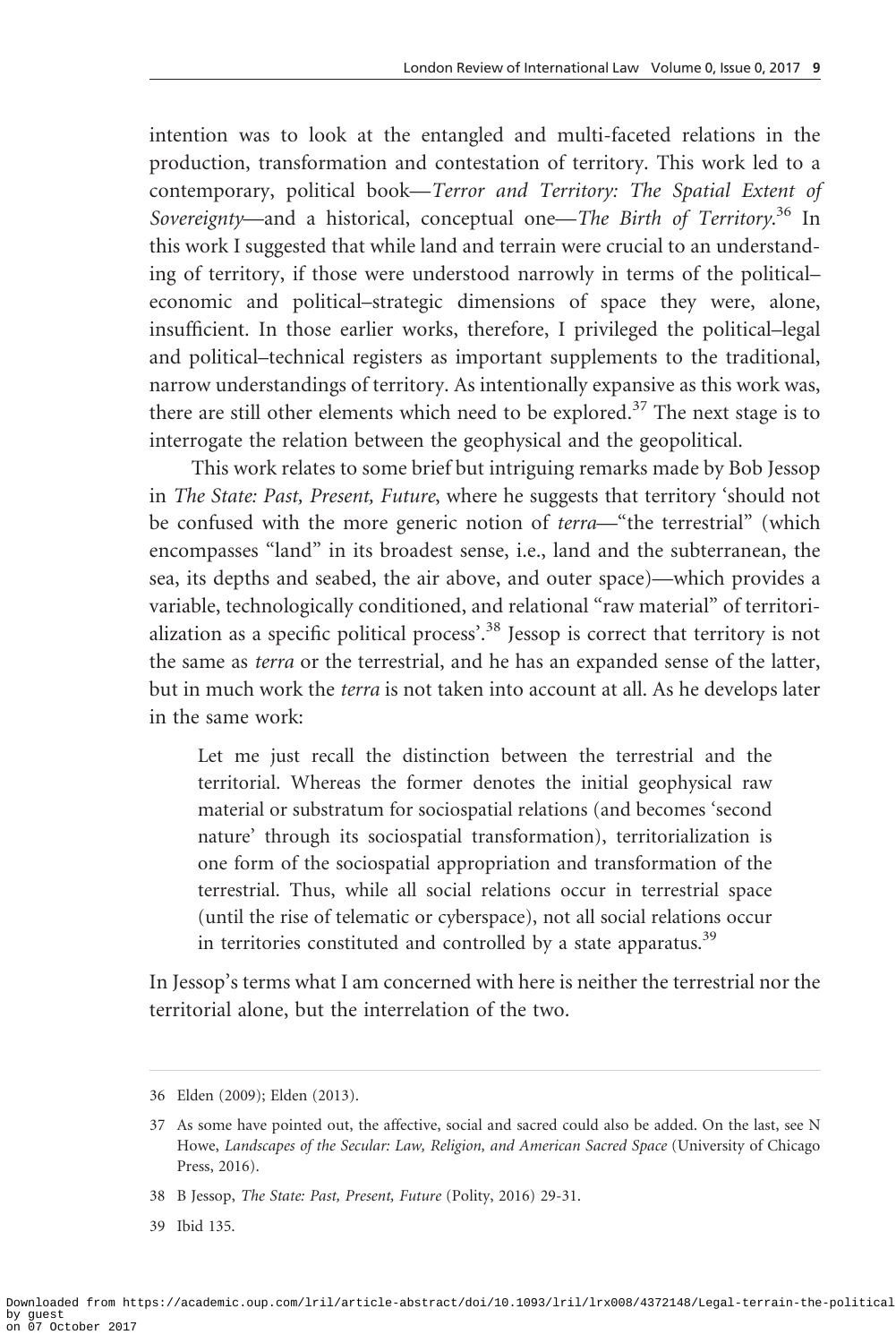#### THE MATERIALITY OF TERRITORY

The materiality of territory is usually understood in terms of the built landscape of walls, fences, ditches, tunnels, roads, road-blocks and cleared vistas that states construct and transform. While most of those maybe at the borders of states,  $40$ the built landscape of territory extends throughout the entire fabric of the state. This is the continual making and remaking of territory; what others, following Deleuze and Guattari have called, de- and re-territorialisation. But we can also think of these as state–spatial strategies; and more specific state–territorial strategies; and resistances to them. This brings in important issues of embodiment and corporeality; of bodies in places and places embodied.

But the materiality of territory would also be the (geo)physical landscape. We can think of borders which use landmarks such as mountain crests, rivers, coastlines, deserts. While the idea of these being 'natural borders' has long been discredited, that should not be taken to reduce the importance of the use of physical features of the landscape in marking political divisions.<sup>41</sup> The US–Mexico border combines the use of built features such as the wall and fences, roadblocks, checkpoints and surveillance equipment, with an effective use of the terrain of the desert as a barrier. At certain points the wall itself ends, with objects designed to prevent vehicular access. Without a vehicle people would not get very far: the desert and rocky terrain becomes part of the border, itself a weapon against migration, in a similar way to how Frontex has effectively turned the Mediterranean into Europe's southern border.

The aim of interrogating terrain is to make work on territory account more fully for this materiality. All attempts at fixing boundaries and shaping territories are complicated by dynamic features of the Earth, including rivers, oceans, polar regions, glaciers, airspace and the sub-surface—both the subsoil and the sub-marine. As has long been known, rivers are dynamic features of the landscape, not static ones. They do not necessarily run where we want them to, or stay where they were. It is not possible to fix a geopolitical order without due attention to the complexity of the geophysical.

This has long been recognised. Some political theory, such as the physiocrats' emphasis on soil, or Montesquieu's interest in climate and geography, shows an attention to such matters.<sup>42</sup> In public international law there are some

<sup>40</sup> See S Mezzadra & B Neilson, Border as Method, or, the Multiplication of Labor (Duke UP, 2013); R van Reekum & W Schinkel, 'Drawing Lines, Enacting Migration: Visual Prostheses of Bordering Europe' 29 Public Culture (2017) 27.

<sup>41</sup> For an interesting contemporary discussion, see J Branch, 'How Should States Be Shaped? Contiguity, Compactness, and Territorial Rights' 8 International Theory (2016) 1.

<sup>42</sup> Montesquieu, The Spirit of the Laws, eds & trans. AM Cohler, BC Miller & HS Stone (Cambridge UP, 1989) pt II, bks 14-18.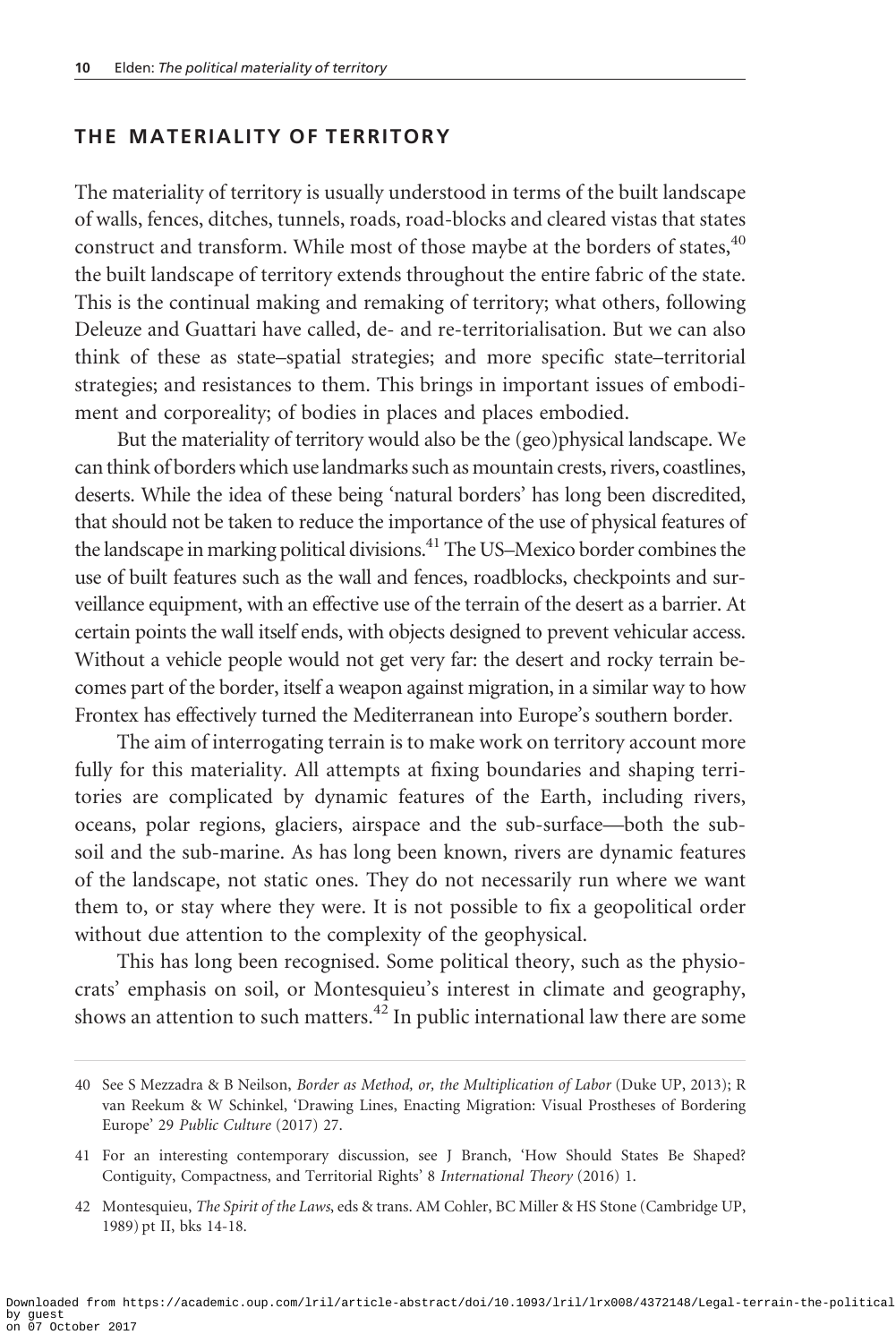important moments when geophysical features do explicitly matter in relation to jurisdictional relations. Examples would include the vertical differentiation of sovereign airspace and non-sovereign outer space. Another would be how, in the law of the sea, jurisdictional issues concerning the delimitation of the continental shelf and the deep seabed are shaped by geophysical knowledge. A third concerns the question of river boundaries.

In the Byzantine emperor Justinian's Corpus Juris Civilis Romani, three key questions are asked of rivers: What happens if a river changes direction, and land on one side ends up on the other? What happens if an island emerges in the middle of a river? Who owns the rights to a dried-up river-bed?<sup>43</sup> At that time these questions largely concerned property over land, and the relation between farmers, but today similar questions occupy states whose international boundaries were formed by rivers or whose boundaries cut across them. As dynamic earth features, rivers frequently shift position in the landscape. Sometimes the political–legal regime is able to account for this. The case of the 'thalweg' is well known. A thalweg is the deepest point in a river channel. If the river boundary follows this geophysical line, then if the river direction changes, so too does the boundary.<sup>44</sup> There are other instances, however, where the geophysical and the geopolitical no longer coincide. What happens when the geophysical feature, the river, being a dynamic earth feature, shifts from its previous course, and the geophysical and the geopolitical no longer coincide?

At the end of November 2016 there was a good example of this. Belgium and Holland have recently agreed to even up the border between their two countries in one small sector. Instead of the river Maase being the boundary between the two countries, as fixed in the 1839 Treaty of London,<sup>45</sup> its current course means that the river course and the boundary diverge. This is not, though, the result of a physical process—it was caused by dredging works in the 1960s and 1970s to make the connection between two canals more straightforward. Belgium will give two small uninhabited peninsulas to Holland (Presqu'ile de L'Ilal and Presqu'ile d'Eijsden,  $\sim$ 16 ha), and Holland one smaller one to Belgium (Presqu'ile Petit-Gravier,  $\sim$ 3 ha). This will make the geopolitical and the geophysical more neatly coincide. There are some

<sup>43</sup> Justinian's Institutes, trans. P Birks & G McLeod (Duckworth, 1987) vol. II.1, 20-24; The Digest of Justinian, eds T Mommsen & P Krueger, trans. A Watson, 4 vols (University of Pennsylvania Press, 1985) vol. 4, XLI.1.7. See the discussion in Elden (2013) 227-29; and N Blomley, 'Simplification is Complicated: Property, Nature, and the Rivers of Law' 40 Environment and Planning A (2008) 1825.

<sup>44</sup> An example may be found in the ICJ decision: Case Concerning Kasikili/Sedudu Island (Botswana v Namibia).

<sup>45</sup> Treaty between Belgium and the Netherlands relative to the Separation of Their Respective Territories, signed 19 April 1839, 88 ConTS 427.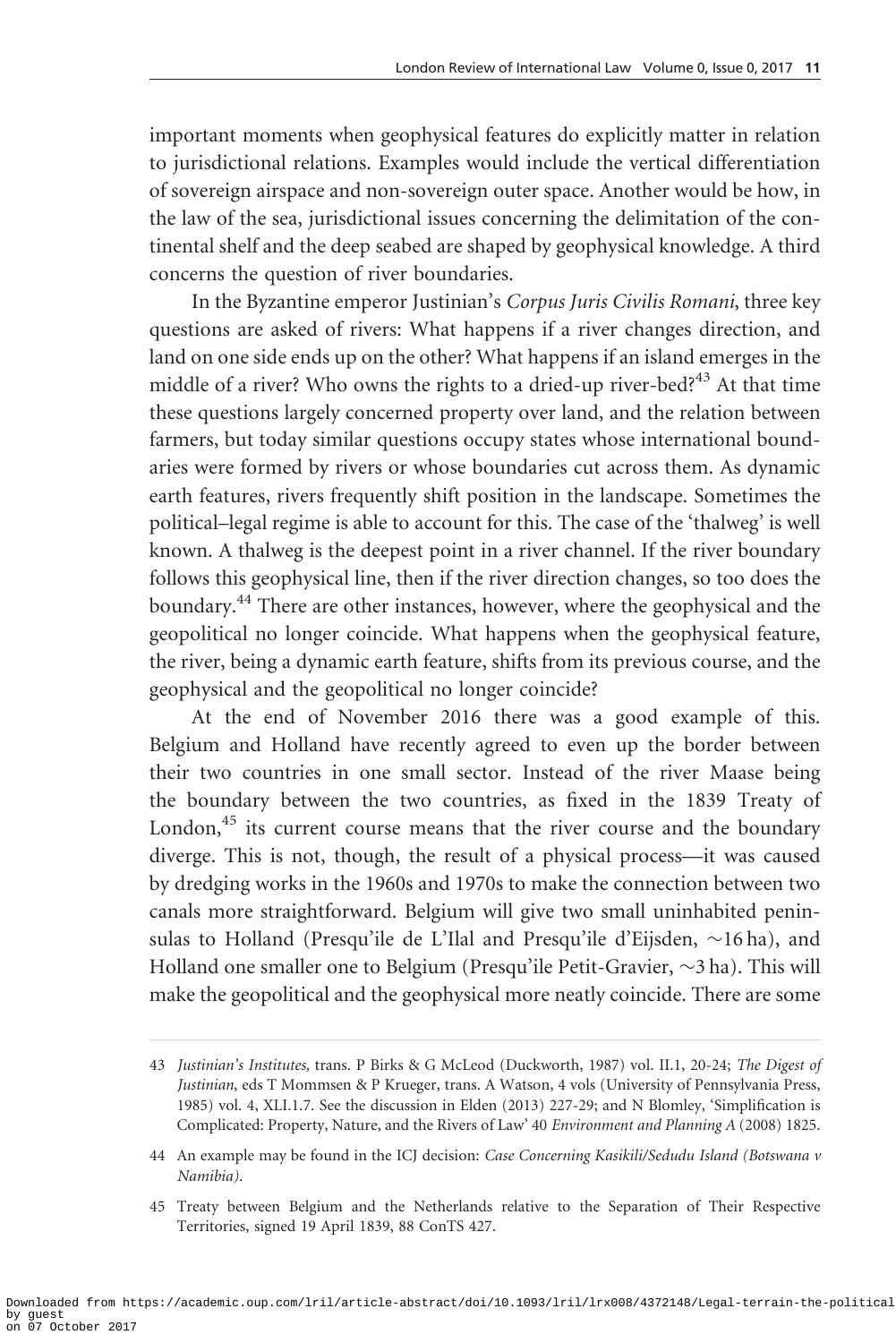legal procedures to follow, but it looks like it will be resolved in early 2018. The more famous Belgium–Holland border anomaly, in the municipality of Baarle-Hertog, remains as it was. While there has been a precedent of the exchange of similar pockets of lands in India–Bangladesh, Belgium and Holland have kept the enclaves and exclaves.<sup>46</sup> This may be, in part, because it is now possibly the world's most complex border, and a major tourist attraction for its geopolitical anomaly.<sup>47</sup>

Another recent example is the story of how Norway is considering moving its boundary with Finland by a mere 40 m in order to remedy a slight geophysical anomaly. As a news story in The Guardian puts it:

At 1,324 metres above sea level, the highest point in Finland currently lies on a bleak mountain spur known as Hálditšohkka, part of a far larger fell known as Halti, more than 200 miles inside the Arctic Circle.

Halti's summit, at 1,365 metres high, is a kilometre away in Norway. But moving the border barely 40 metres further up the mountainside would put Hálditšohkka's 1,331-metre summit in Finland—and make the country's highest point seven metres higher.

'Geophysically speaking, Mount Halti has two peaks, one Finnish and one Norwegian,' NRK explained to bemused viewers earlier this year. 'What is proposed is that Norway gives the Finnish peak to Finland, because it is currently in Norway.'<sup>48</sup>

The anomaly comes from the overlaying of a geometrical line over a geophysical terrain. The shift was first proposed by a retired geophysicist and government surveyor, Bjørn Geirr Harsson, who has described the existing border as 'geophysically illogical'. However, attempts at this exchange have raised issues of the territorial integrity of Norway, with Article 1 of its constitution stating that the country is a 'free, independent, indivisible and

48 J Henley, 'Norway Considers Giving Mountain to Finland as 100th Birthday Present', The Guardian, 28 July 2016, available at [https://www.theguardian.com/world/2016/jul/28/norway-finland-move](https://www.theguardian.com/world/2016/jul/28/norway-finland-move-mountain-halti-halditsohkka-highest-peak)[mountain-halti-halditsohkka-highest-peak](https://www.theguardian.com/world/2016/jul/28/norway-finland-move-mountain-halti-halditsohkka-highest-peak) (last visited 7 July 2017).

<sup>46 &#</sup>x27;The Netherlands is About to Become 10 Hectares Bigger', DutchNews.nl, 28 November 2016, available at [http://www.dutchnews.nl/news/archives/2016/11/the-netherlands-is-about-to-become-](http://www.dutchnews.nl/news/archives/2016/11/the-netherlands-is-about-to-become-10-hectares-bigger/)[10-hectares-bigger/](http://www.dutchnews.nl/news/archives/2016/11/the-netherlands-is-about-to-become-10-hectares-bigger/) (last visited 7 July 2017); A Taylor, 'Tiny Belgium to Get Tinier as Netherlands Grows after Land Swap', Sydney Morning Herald, 30 November 2016, available at [http://www.smh.](http://www.smh.com.au/world/tiny-belgium-to-get-tinier-as-netherlands-grows-after-land-swap-20161130-gt0kfy.html) [com.au/world/tiny-belgium-to-get-tinier-as-netherlands-grows-after-land-swap-20161130-gt0kfy.](http://www.smh.com.au/world/tiny-belgium-to-get-tinier-as-netherlands-grows-after-land-swap-20161130-gt0kfy.html) [html](http://www.smh.com.au/world/tiny-belgium-to-get-tinier-as-netherlands-grows-after-land-swap-20161130-gt0kfy.html) (last visited 7 July 2017).

<sup>47</sup> A van der Meer, Senior Project Manager, Dutch Cadaster, email correspondence, 2 December 2016, to INT-Boundaries list. See BR Whyte, "En territoire belge et à quarante centimètres de la frontière": An Historical and Documentary Study of the Belgian and Dutch Enclaves of Baarle-Hertog and Baarle-Nassau', School of Anthropology, Geography and Environmental Studies, University of Melbourne, Research Paper No 19 (2004).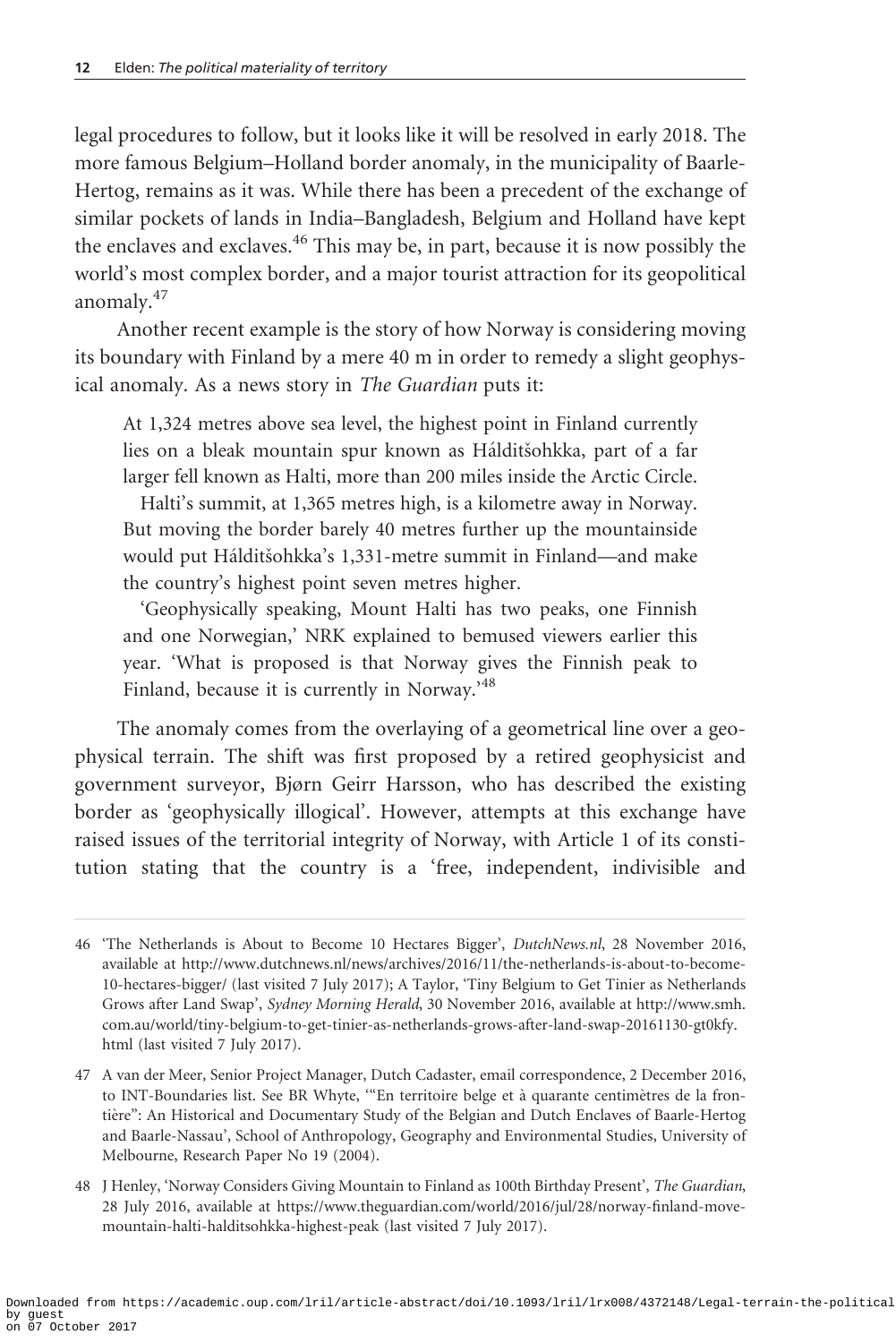inalienable realm'.<sup>49</sup> For some, this would prevent even such a symbolic gift. Yet minor boundary changes happen frequently:

Øyvind Ravna, a law professor at the Norwegian Arctic university, told the [Aftposten] paper the constitution did not apply to minor border adjustments, pointing out that Norway's borders with both Finland and Russia had moved in recent times to reflect changes in riverbeds and the shifting position of sandbanks and islets.<sup>50</sup>

As well as the interest of the specific example, this is a further instance of the general dynamic nature of river boundaries. It is worth stressing that the indigenous Saami people do not recognise either state's claim to this land. They see the existence of the border itself, rather than its location, as the problem.

States are therefore conditioned by material elements of their landscapes, even as they seek to transcend and transform them. As Neil Brenner and I have argued in previous work:

Territory enables, facilitates and results from the evolution of state action; and concomitantly, state action produces, facilitates and results from the evolution of territory ...

Territory is always being produced and reproduced by the actions of the state and through political struggles over the latter; yet at the same time, in the modern world, territory also conditions state operations and ongoing efforts to contest them. States make their own territories, not under circumstances they have chosen, but under the given and inherited circumstances with which they are confronted.<sup>51</sup>

This is a notion that has been wonderfully described as 'the territorial palimpsest' by Thomas Sigler in his work on the Panama Canal.<sup>52</sup> The term 'palimpsest', which originally meant a manuscript scratched out and written again, is also used in geomorphology and archaeology to describe landscape in terms of 'a series of complex and overlying layers', but in which there is a crucial difference from a textual palimpsest, in that 'these layers also interact'.<sup>53</sup> Sarah

53 A Goudie & H Viles, Landscapes and Geomorphology: A Very Short Introduction (Oxford UP, 2010) 2.

<sup>49</sup> Constitution of Norway (1814, amended 2016), available at [https://www.stortinget.no/globalassets/](https://www.stortinget.no/globalassets/pdf/english/constitutionenglish.pdf) [pdf/english/constitutionenglish.pdf](https://www.stortinget.no/globalassets/pdf/english/constitutionenglish.pdf) (last visited 20 July 2017).

<sup>50</sup> Henley (2016).

<sup>51</sup> N Brenner & S Elden, 'Henri Lefebvre on State, Space, Territory' 3 International Political Sociology (2009) 353, 364, 367. See also H Lefebvre, De l'État, 4 vols (Union Générale d'éditions, 1976-78); H Lefebvre, State, Space, World: Selected Essays ed. N Brenner & S Elden (University of Minnesota Press, 2009).

<sup>52</sup> T Sigler, 'Panama as Palimpsest: The Reformulation of the Transit Corridor in a Global Economy' 38 International Journal of Urban and Regional Research (2014) 886.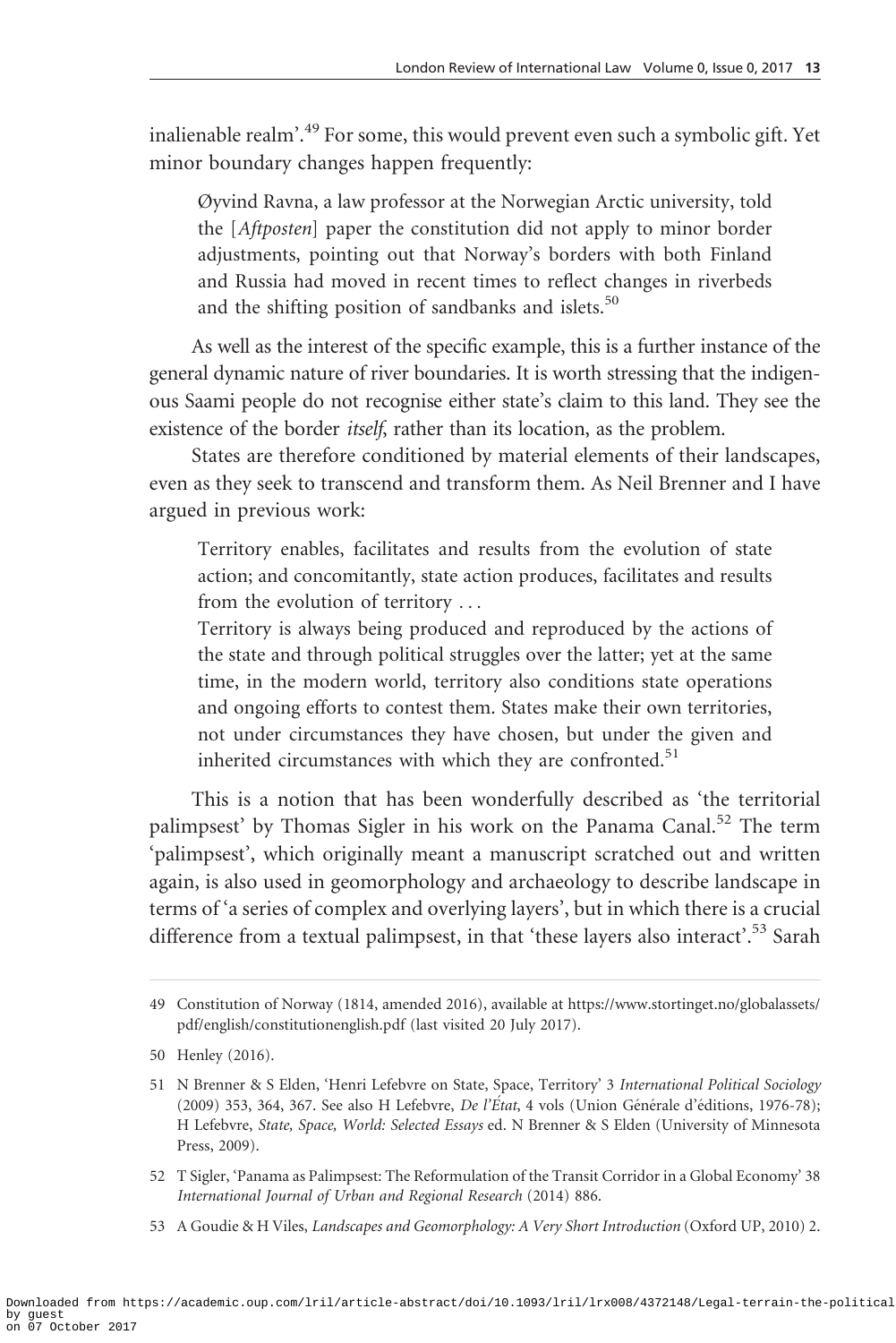Dillon has provided a much more general discussion of the history and contemporary uses of the term palimpsest, from literary texts to literary theory.<sup>54</sup> What I think Sigler and others do is provide the potential for using it to make sense of the materiality of territory.

Panama itself is intriguing. As Brian Davis, Rob Holmes and Brett Milligan note:

Over the past five hundred years, the Panamanian isthmus has been transformed by a succession of megaprojects: the first colonial European city on the Pacific Coast; the mule trains that moved the plundered silver of Bolivia and Peru to Atlantic ports; the first railroad to cross the continental divide; the failed project to construct a sealevel canal connecting the two oceans; and then the immense complex of locks, dams, artificial lakes, and engineered channels that constitute the Panama Canal, which opened in 1914.<sup>55</sup>

The Panama Canal is certainly a perfect example of the shaping and remaking of territory by states and capital. Yet the canal is being further developed to double the capacity of ships which can use it, a project which involves massive chambers with 50-ft thick walls built into the bedrock, and major demands for water to allow ships to pass through locks, which involves the creation of further reservoirs.<sup>56</sup>

As these examples indicate, there are multiple ways in which states transform their territories: damming rivers for power and water storage; draining swamps; building coastal or riverine fortifications; infrastructure projects; road, rail and canal networks, resource extraction and so  $on$ <sup>57</sup> Physical geographers call this 'anthropogeomorphology', that is, the study of human impact on geomorphology.<sup>58</sup>

57 For excellent studies of infrastructure and logistics see, among others, D Cowen, The Deadly Life of Logistics: Mapping Violence in Global Trade (University of Minnesota Press, 2014); K Easterling, Extrastatecraft: The Power of Infrastructure Space (Verso, 2014); K Hepworth, 'Enacting Logistical Geographies' 32 Environment and Planning D: Society and Space (2014) 1120; J Lecavalier, The Rule of Logistics: Walmart and the Architecture of Fulfillment (University of Minnesota Press, 2016).

<sup>54</sup> S Dillon, The Palimpsest: Literature, Criticism, Theory (Bloomsbury, 2007).

<sup>55</sup> B Davis, R Holmes & B Milligan, 'Isthmus' Places Journal (December 2015), available at [https://](https://placesjournal.org/article/isthmus-panama-canal-expansion/) [placesjournal.org/article/isthmus-panama-canal-expansion/](https://placesjournal.org/article/isthmus-panama-canal-expansion/) (last visited 20 July 2017). See also B Milligan, R Holmes & B Davis, 'The Force of Things: Constructing the Panama Canal' 4 Landscape Research Record (2015) 73; B Milligan, 'Landscape Migration: Environmental Design in the Anthropocene' Places Journal (June 2015), available at [https://placesjournal.org/article/landscape](https://placesjournal.org/article/landscape-migration/)[migration/](https://placesjournal.org/article/landscape-migration/) (last visited 20 July 2017).

<sup>56</sup> ACP, 'Proposal for the Expansion of the Panama Canal: Third Set of Locks Project', 24 April 2006, available at<http://ufdc.ufl.edu/AA00010750/00001> (last visited 7 July 2017).

<sup>58</sup> Goudie & Viles (2010) ch. 6, especially 269-71. See also H Hawkins, Creativity (Routledge, 2016) ch. 10.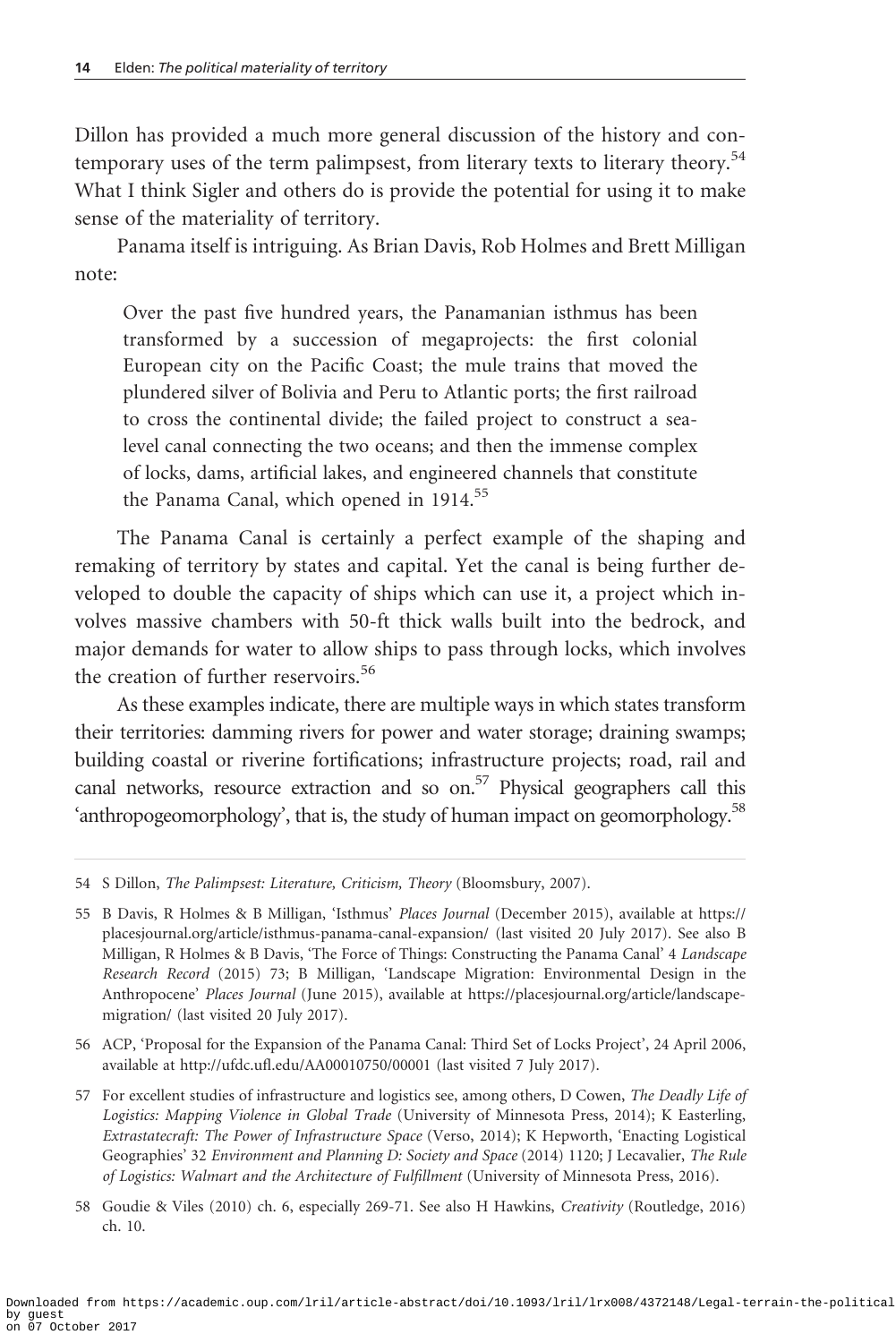Historically some of the most important work on this from the perspective of the making and remaking of territory has been by Chandra Mukerji, in two remarkable books. In Territorial Ambitions and the Gardens of Versailles, she traces the parallel projects of, on the one hand, French court gardens, with their formal layout and land-shaping techniques; and on the other, the military engineering of France as a whole, creating its boundaries, fortifications, canals, forests and landscapes. Mukerji shows how the making of territory could be seen at both the small and large scale, shaping a court garden and a national landscape.<sup>59</sup>

In her following book, Impossible Engineering: Technology and Territoriality on the Canal du Midi, she traces the 17th-century project of building a canal linking the Atlantic to the Mediterranean, a king- and court-led but locally built project which demonstrated the transformation of territory and the technical conquest of nature.<sup>60</sup> Originally named Canale Royale des Deux Mers, and built two centuries before the British canal system or the Erie canal, 'it was not technically possible according to the formal engineering knowledge of the period'.<sup>61</sup> This was, in part, because 'at the divide between the Atlantic and Mediterranean watersheds, [the canal] reached 189 meters (620 feet) above sea level'. It required 100 locks to manage this.<sup>62</sup> The amount of digging, tunnelling, earth relocation, bank reinforcement, running water through dry landscapes, hydraulics, bridge, lock, reservoir and holding tank construction and other ancillary building was substantial. As they came to realise, water loss, siltage and degradation of building materials made it a project of continual management, maintenance and repair.<sup>63</sup> Rainwater, floods, drought, sandbars and other challenges arose.<sup>64</sup> Mukerji describes it 'as a silent demonstration of disciplinary power over the earth ... the cultural power of political territoriality';<sup>65</sup> though she notes that 'everywhere along the canal the earth and water

65 Ibid 2.

<sup>59</sup> C Mukerji, Territorial Ambitions and the Gardens of Versailles (Cambridge UP, 1997). See also JW Konvitz, Cartography in France, 1660–1848: Science, Engineering and Statecraft (University of Chicago Press, 1987); T Conley, The Self-Made Map: Cartographic Writing in Early Modern France (University of Minnesota Press, 1996).

<sup>60</sup> C Mukerji, Impossible Engineering: Technology and Territoriality on the Canal du Midi (Princeton UP, 2009).

<sup>61</sup> Ibid xix.

<sup>62</sup> Ibid 2.

<sup>63</sup> S Graham & N Thrift, 'Out of Order: Understanding Repair and Maintenance' 24 Theory, Culture & Society (2007) 1.

<sup>64</sup> Mukerji (2009) 204.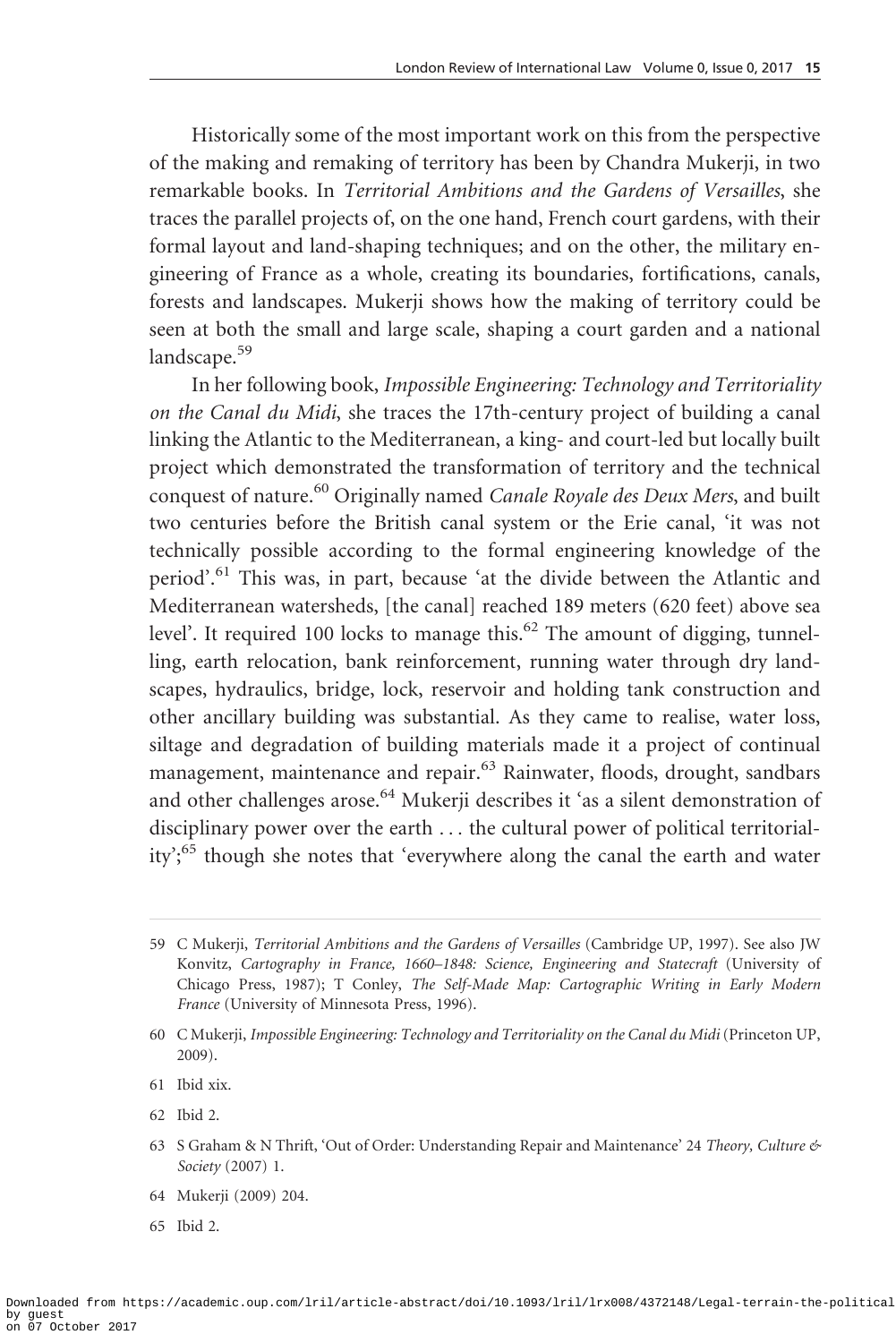evaded the control of those who tried to build it, displaying the excess powers that nature could bring to human projects'.<sup>66</sup>

In order to make such a thing possible, cartographic surveying, land purchase and engineering planning required analysis of the terrain through which it was to cut.<sup>67</sup> But it was also a project of reshaping that terrain. In her terms, strategics required logistics;<sup>68</sup> the political and legal required the scientific and the technical. For Mukerji the project showcased 'a modern logic of territorial administration based on "works" rather than "words"'; 'a matter of territorial governance'.<sup>69</sup> These descriptions certainly fit with my own understanding of a territory. But in the terms being developed in this lecture it was a geopolitical transformation of the geophysical, though still bound by its limitations and conditioned by the available political technologies.

More recent accounts include Olivier Razac's political history of barbed wire, which traces how this technology can enclose and produce spaces—from the prairies of the mid-West to the trenches of the First World War to the concentration camps of the Boer war and the Nazi regime.<sup>70</sup> Andrew Barry also traces what he calls 'material politics', focusing on the oil pipeline through the Caucasus, again shaping the physical landscape of the region through its construction, but demonstrating equally how the geophysics and geopolitics of the region acts as a limit to geoeconomic ambitions.<sup>71</sup>

There are also parallels in Shiloh Krupar's study of how military and nuclear toxic waste has left a lasting legacy on both bodies and the landscape; a project which shares some similarities with Rachel Woodward's work on military geographies.<sup>72</sup> Rather than the traditional work of military geographies which looks at the impact of the landscape on the military, Woodward reverses the focus, looking at the impact of military presence, from bases to firing and

- 70 The English translation is of the first edition. See the extensively revised edition: O Razac, Histoire politique du barbelé (Flammarion, 2009).
- 71 A Barry, Material Politics: Disputes along the Pipeline (Wiley-Blackwell, 2013).
- 72 SR Krupar, Hot Spotter's Report: Military Fables of Toxic Waste (University of Minnesota Press, 2013); R Woodward, Military Geographies (Wiley-Blackwell, 2004); R Woodward, 'Military Landscapes: Agendas and Approaches for Future Research' 38 Progress in Human Geography (2014) 40.

<sup>66</sup> Ibid 204.

<sup>67</sup> Ibid 28ff, on the 'geographers, engineers, and cartographers ... foresters ... arpenteurs geometries, or land surveyors'.

<sup>68</sup> Ibid 215-16: 'Logistics per se has not been ignored by social theorists, simply blurred with strategics in both Marxist and Foucauldian ways' (216). See also C Mukerji, 'The Territorial State as a Figured World of Power: Strategics, Logistics, and Impersonal Rule' 28 Sociological Theory (2010) 402.

<sup>69</sup> Mukerji (2009) 5, 35.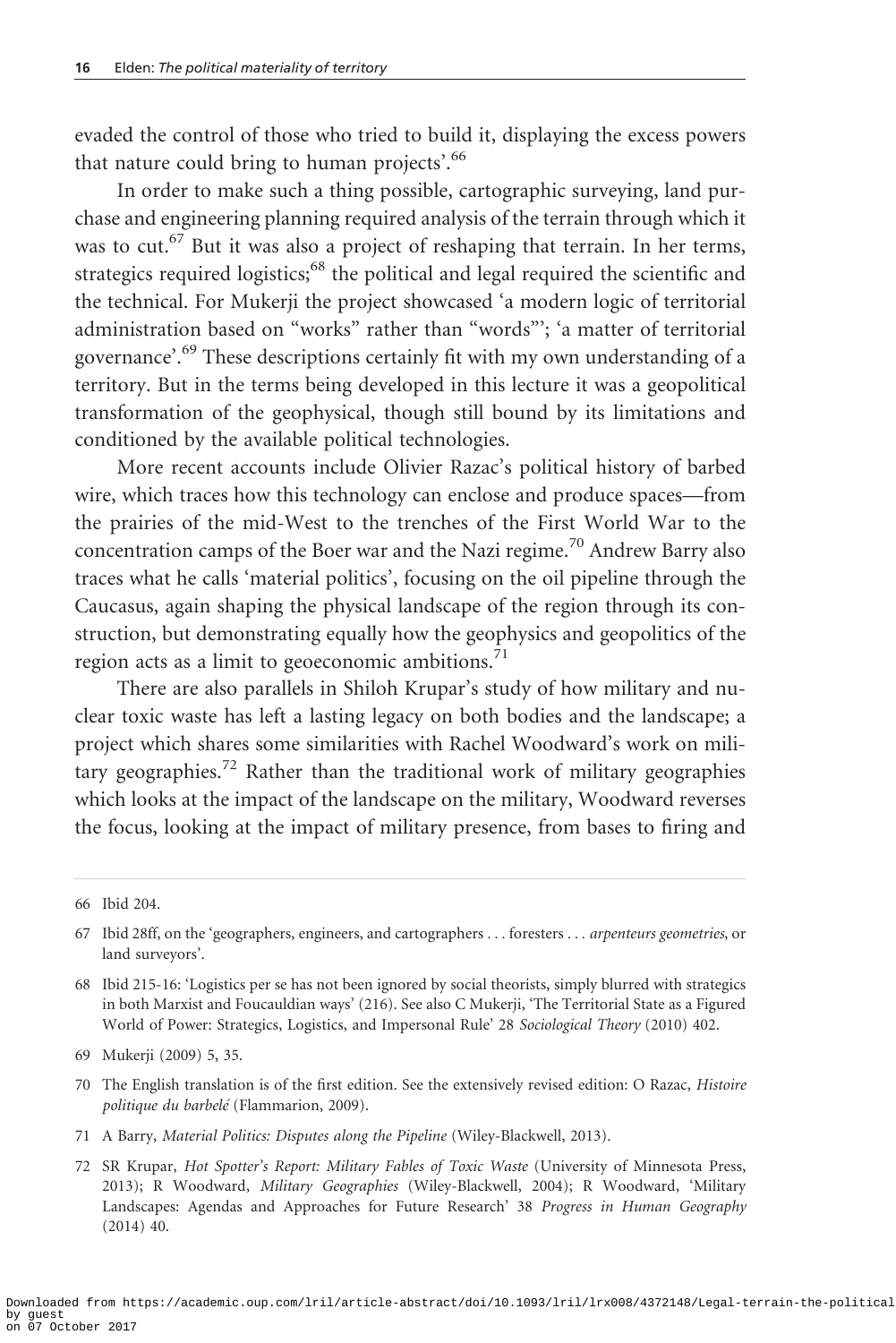exercise zones, on the environment and landscape. Similarly, Debbie Lisle has examined the interrelation between war, tourism and landscape.<sup>73</sup> It is not just the military: the impact of the gas, oil and coal industries on the landscape is also well known.<sup>74</sup>

Environmental devastation is of course a long-standing tactic of military strategy from (possibly apocryphal) tales of the Romans ploughing salt into Carthage's soil, to scorched earth retreats in World War II, Agent Orange in Vietnam and Saddam Hussein's forces burning Kuwaiti oil wells and dumping oil into the Persian Gulf.75 Both Adam Roberts and Bronwyn Leebaw have noted that the word 'environment' 'did not enter into international humanitarian law until 1976, with the passage of the Environmental Modification Convention in response to outrage over the use of Agent Orange in Vietnam'.<sup>76</sup> Of course, there were earlier protections of what we would now call the natural environment, but they related, in Roberts's terms, 'obliquely rather than directly'.<sup>77</sup>

### BEYOND DRY LAND

Territory has also generally been understood in relation to static, dry land. But the land/sea relation complicates some of these ideas. Although many land territories use coastlines as their borders, states also claim significant parts of the sea or ocean. There is an established body of international law on this question—the United Nations Convention on the Law of the Sea.<sup>78</sup> But as people like Phil Steinberg have pointed out, this becomes complicated when we look at ice, which can be solid or liquid at different times, blurring both geophysical states and legal regimes. Other geophysical issues also complicate this—coastal swamps or river deltas, glaciers, rivers, marshlands and so on. One

- 75 B Leebaw, 'Scorched Earth: Environmental War Crimes and International Justice' 12 Perspectives on Politics (2014) 770.
- 76 Ibid 771. See also A Roberts, 'The Law and War and Environmental Damage', in JE Austin & CE Bruch (eds), The Environmental Consequences of War: Legal, Economic, and Scientific Perspectives (Cambridge UP, 2000) 50.
- 77 Roberts (2000) 50.
- 78 For a discussion, see, e.g., H Jones, 'Lines in the Ocean: Thinking with the Sea about Territory and International Law' 4 London Review of International Law (2016) 307.

<sup>73</sup> D Lisle, Holidays in the Danger Zone: Entanglements of War and Tourism (University of Minnesota Press, 2016).

<sup>74</sup> See, among others, MT Huber, Lifeblood: Oil, Freedom and the Forces of Capital (University of Minnesota Press, 2013); T Mitchell, Carbon Democracy: Political Power in the Age of Oil (Verso, 2011); S Bouzarovski, M Bradshaw & A Wocknik, 'Making Territory through Infrastructure: The Governance of Natural Gas Transit in Europe' 64 Political Geography (2015) 217.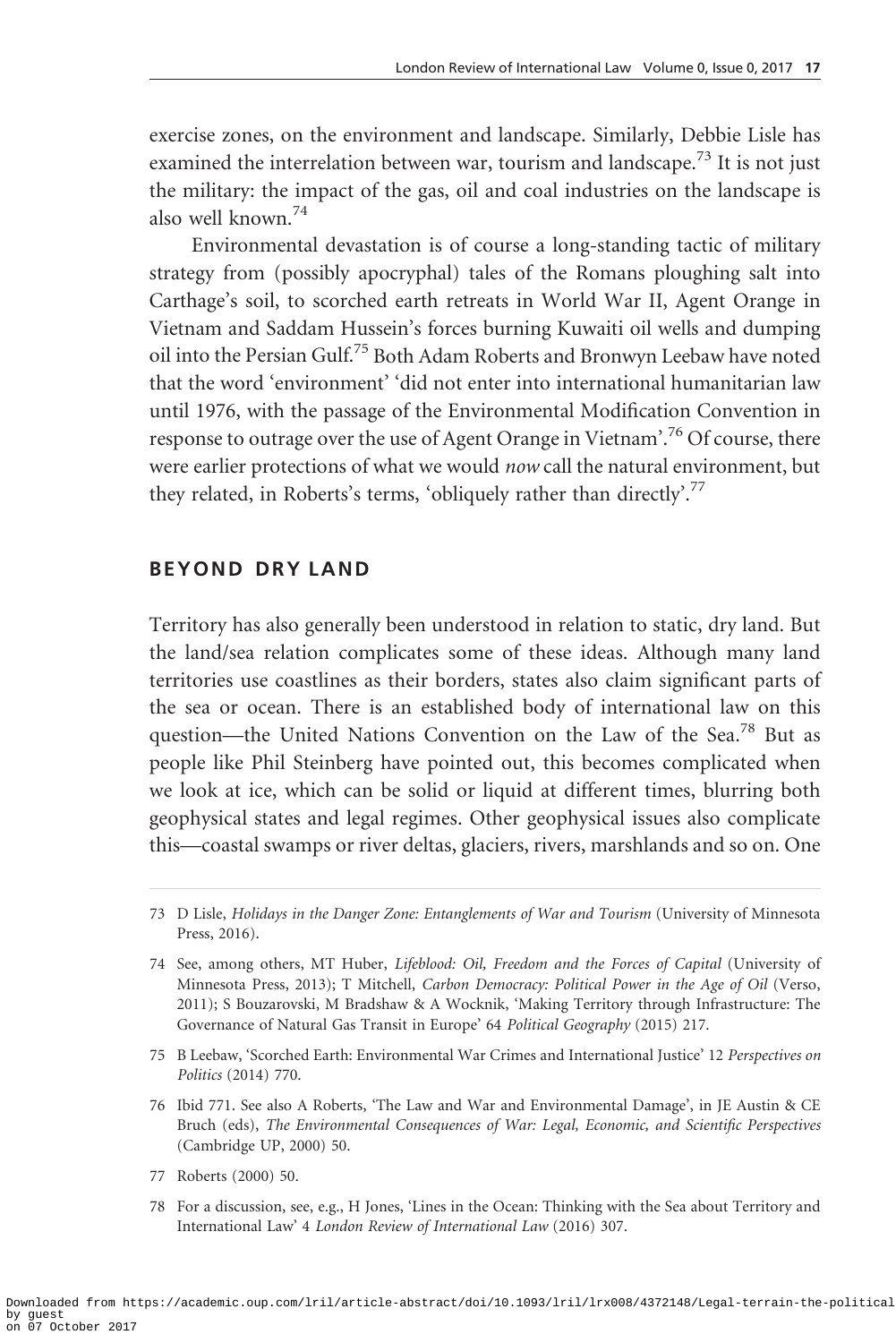of the key issues here is that these are dynamic features of the landscape, and so there are complications when we try to use them to demarcate political–legal regimes, both practically and conceptually.

In order to address these complexities, the ICE-LAW project has been established.<sup>79</sup> It is led by Philip Steinberg at Durham University's IBRU: Centre for Borders Research, and I lead the sub-project on territory. Initially the topic was on 'ice' in a specific sense, and legal issues around it. But in our discussions we moved from just this one object to use ICE as an acronym for 'indeterminate and changing environments', where 'LAW' is now an acronym for 'law, the Anthropocene and the world'. So, while ice is certainly a major focus of the work, and whilst legal questions remain central, we hope that it can encompass a broader range of concerns. It was sparked by some contemporary issues, especially in the Arctic, but there are many instances where questions need to be addressed.<sup>80</sup>

In the Arctic, states are increasingly trying to map the seabed, and using this as a basis of some of their territorial claims. The question of resources is also sharpening the stakes; there are also environmental issues and the impact of climate change to take into account. Because ice that was previously there yearround is now melting, either entirely or on a seasonal basis, new issues are emerging. Previously icebound areas are now open to shipping, and so, for example, to the north of Canada there are issues emerging about what waters are 'internal', what open seas and what rights of navigation apply there. It has implications in terms of where people can live, migration routes for land and sea animals, the availability of resources and so on. There have been some suggestions that we need an Arctic treaty like the one that applies to the Antarctic, which suspends territorial claims to that continent. But there are at least two crucial differences between the Antarctic and the Arctic. The Arctic has indigenous populations who inhabit the land and ice that is being contested, whereas Antarctica's population is a transient one made up of scientists and environmentalists. And whereas Antarctica is a land mass with an ice sheet above and beyond it, the bulk of what is being contested in the Arctic is ice, open water or a mixture of the two, on a seasonal basis. There are of course land masses within the Arctic, but the borders of those are largely fixed, even if there are remaining disputes. As soon as you look at the water and ice, it becomes much more complicated. IBRU colleagues produced a map of

<sup>79</sup> ICE LAW Project, 'Welcome', available at<https://icelawproject.org/> (last visited 7 July 2017).

<sup>80</sup> On the polar regions, see K Dodds and M Nuttall, The Scramble for the Poles: The Geopolitics of the Arctic and Antarctic (Polity, 2016); A Howkins, The Polar Regions: An Environmental History (Polity, 2016).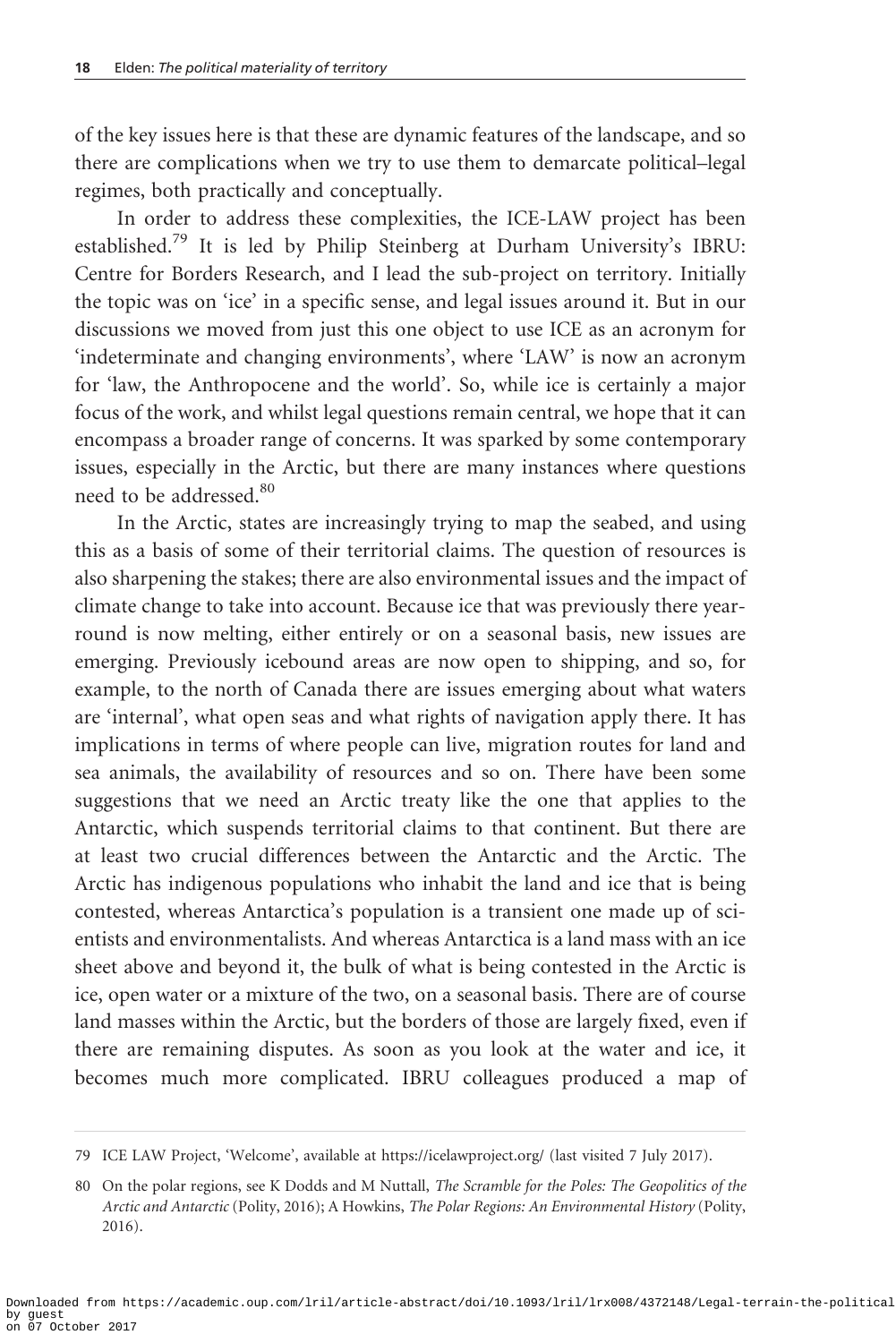Maritime jurisdiction and boundaries in the Arctic region a few years ago, recently updated, which shows the various claims to different portions of the region. Like most maps though, this focuses on the surface boundary divisions, which become increasingly complicated if you look below the surface, into mineral resources, the sea and the seabed.<sup>81</sup>

One of my contributions to the initial workshop of the ICE LAW project was to speak about my work on territory. I began by saying that I was not surprised that people were finding traditional understandings of territory inadequate to understand issues around ice, the sea and so on. The reason I was not surprised was because I thought that traditional understandings were also inadequate in grasping complexities around territory on land. I then tried to outline the approach my work takes and suggested that rather than searching for a fixed definition, itself bounded, controlled and discrete, we would do better to think about the different aspects of territory that were at stake, and let its sense and use emerge from that inquiry.<sup>82</sup> The work of the ICE-LAW project on the geophysical and the material has led me to this current rethinking of my own research on territory, by bringing into prominence the notion of terrain, even as I hope my previous work is useful for others.

## TERRAIN'S VOLUME

Terrain is crucial because it combines materiality and strategy—the physical and human dimensions of geography, and the way they complicate political and legal questions. But terrain also requires us to go beyond a narrow, flattened sense of space, what might be called the cartographic imagination. Representations of complex landscapes are frequently reduced to a plane, where shapes meet, separated by a line, a border. In that imagination, not only are complex three-dimensional spaces represented on a two-dimensional surface, but it also fixes earth processes at a single point in time.

Terrain, by its very nature, helps us to break from the flat, surface, areal sense of much of political–legal geography. Yet maps have long tried to grapple with how to represent height and depth on their (usually) two-dimensional surface. Contour lines and relief shading are two of the more common, but as techniques develop, different possibilities emerge. Terrain forces us to account for the complexity of height and depth, the question of volume. Understanding

<sup>81</sup> IBRU: Centre for Borders Research, 'Arctic Maps', available at [https://www.dur.ac.uk/ibru/re](https://www.dur.ac.uk/ibru/resources/arctic/)[sources/arctic/](https://www.dur.ac.uk/ibru/resources/arctic/) (last visited 7 July 2017).

<sup>82</sup> S Elden, 'Dynamic Territories', ICE LAW Project, available at [https://icelawproject.org/reflections-2/](https://icelawproject.org/reflections-2/dynamic-territories/) [dynamic-territories/](https://icelawproject.org/reflections-2/dynamic-territories/) (last visited 7 July 2017).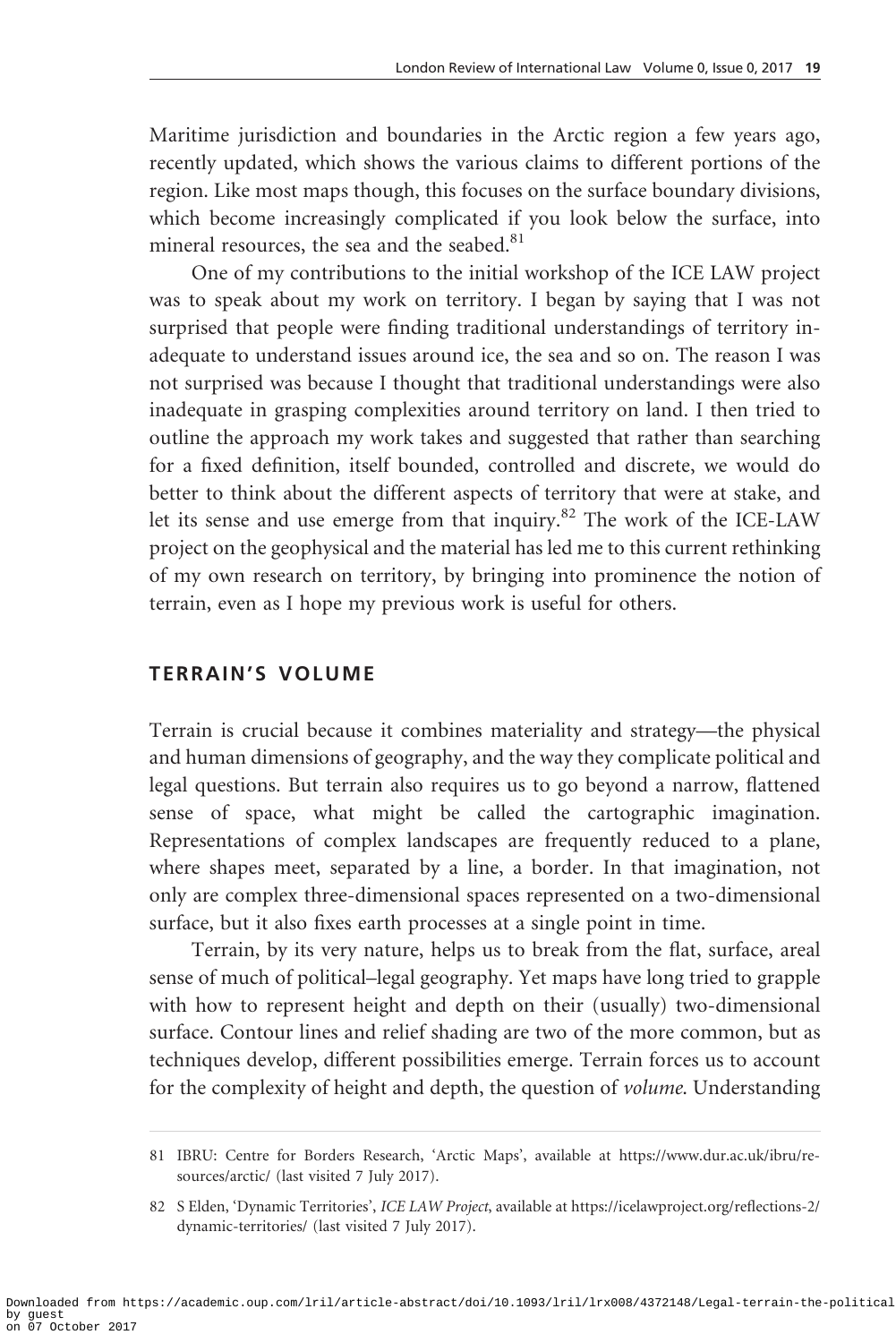political spaces as volumes, considering and analysing questions of height and depth, of what is above and below the surface, was a crucial development in my work on territory, and will inform the development of a theory of terrain.<sup>83</sup>

An extreme example of the state production of space can be seen in the West Bank where the line between civil and military engineering is extremely blurred. Fundamental is the pioneering work of architect Eyal Weizman, who critically analysed the contested spaces of the West Bank and Gaza as threedimensional, in which space is not just where violence occurs, or the stake of the struggle, but the very medium through which it is conducted.<sup>84</sup> This includes both built infrastructure and its interaction with the physical nature of the landscape. This is not just the building of houses in settlements, though their situation on hilltops is an important instance of the relation of terrain. Nor is it just the wall/fence of the 'separation barrier' itself, but also the sundry other civil engineering projects—of the walls and fences, tunnels, bridges, roads, flyovers, roadblocks and checkpoints—that are associated with the administration of the occupied territories. Included here is also the highly political infrastructure of drainage and irrigation pipes and cables. This work is complemented by Stephen Graham's exploration of how a vertical perspective changes how we understand the spaces of a city, building on his earlier work on how cities are made—infrastructure projects—and unmade—targeted and destroyed in war.<sup>85</sup> It can also be complemented by a range of analyses of urban exploration.<sup>86</sup> But much of this work has a focus on the built landscape, and the suggestion here is that we need to push further into the geophysical.

In doing so, this work further challenges attempts to restrict terrain solely to land, which is unhelpful in dealing with the complexities of the land–sea interface. As Steinberg and Kimberley Peters suggest, it is important to break from fixed and grounded understandings of matter. Their specific focus is the

84 E Weizman, Hollow Land: Israel's Architecture of Occupation (Verso, 2007); R Segal & E Weizman, A Civilian Occupation: The Politics of Israeli Architecture (Babel and Verso, 2003). See also A Ophir, M Givoni & S Hanafi, Power of Inclusive Exclusion: Anatomy of Israeli Rule in the Occupied Palestinian Territories (Zone Books, 2009). More generally on the use of the term 'terrain vague' in architecture, see P Barron & M Mariani (eds), Terrain Vague: Interstices at the Edge of the Pale (Routledge, 2013).

85 S Graham & S Marvin, Splintering Urbanism: Networked Infrastructures, Technological Mobilities and the Urban Condition (Routledge, 2001); S Graham, Cities under Siege: The New Military Urbanism (Verso, 2011); S Graham, Vertical: The City from Satellites to Bunkers (Verso, 2016).

86 See, e.g., BL Garrett, Explore Everything: Place-Hacking the City (Verso, 2013) and the references in Elden, 'Secure the Volume' (2013). For a valuable collection of essays, see L Bennett (ed.), In the Ruins of the Cold War Bunker: Affect, Materiality and Meaning Making (Rowman and Littlefield International, 2017).

<sup>83</sup> S Elden, 'Secure the Volume: Vertical Geopolitics and the Depth of Power' 32 Political Geography (2013) 35. See also C Grundy-Warr, M Sithirith & Y Ming Li, 'Volumes, Fluidity and Flows: Rethinking the "Nature" of Political Geography' 45 Political Geography (2015) 93.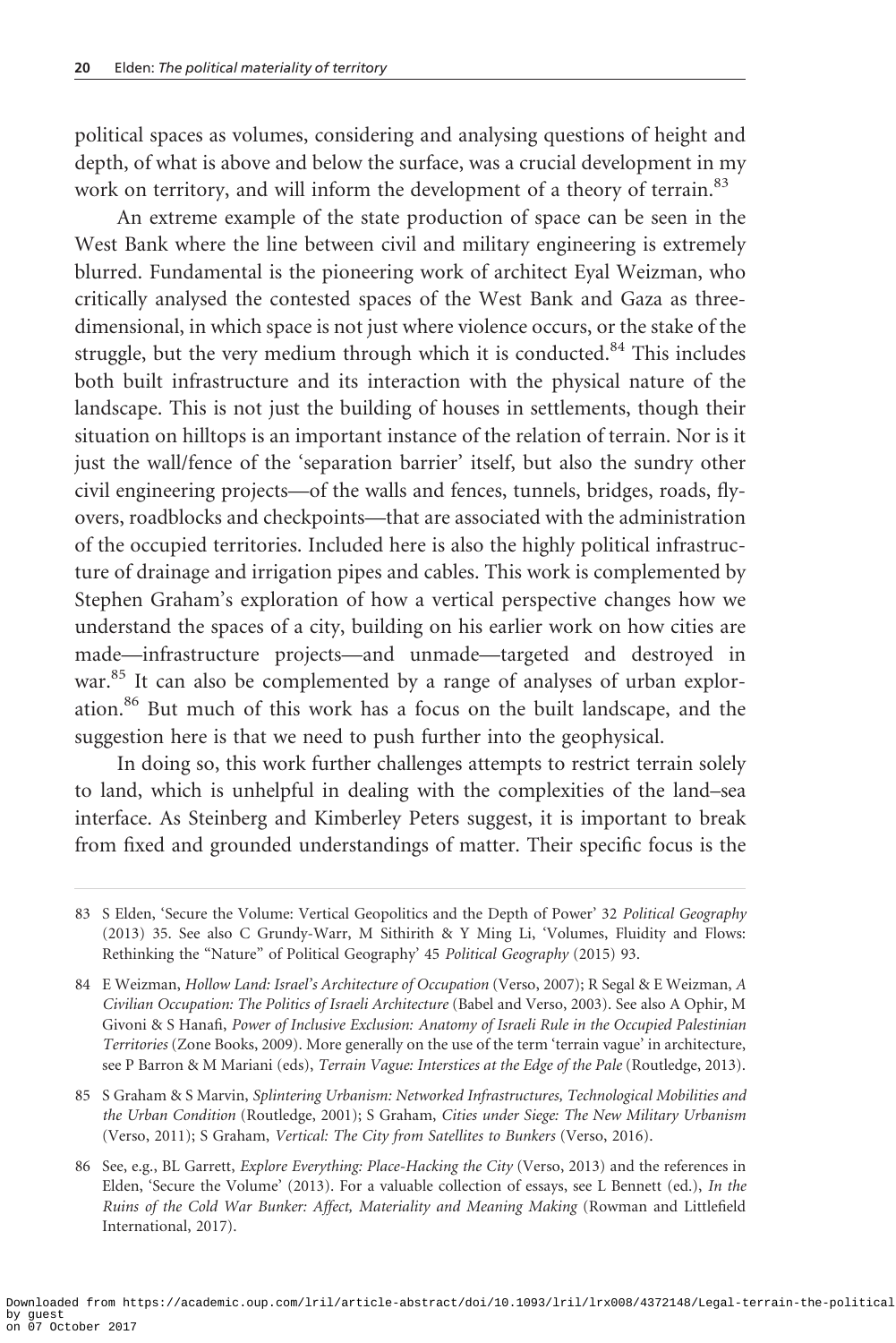ocean, seen as a way of engaging with fluidity and flow rather than fixity. The deep oceans have, as technology has developed, become another site for contestation and resource exploitation.<sup>87</sup> Their work acts as a spur for work on terrain to go beyond simple gas–liquid–solid divisions, which arguably structure the land–sea–airspace divide in contemporary political–legal territorial regimes. Such issues are becoming ever more pressing with the impacts of climate change—coastlines are changing; islands are being submerged; glaciers are melting and previously frozen sea routes are becoming open.<sup>88</sup> All these material processes are transforming territory. Taking the measure of these geophysical factors is crucial for a political-legal theory of territory more generally; the 'volumetric'—a term used in cartography and physics—is helpful here, since it grasps the mechanisms of calculating, measuring, surveying, managing, controlling and ordering (the metric) that constitute the political technology of territory, understood as a volume. The volumetric has been used by Klaus Dodds and Mark Nuttall to analyse the contested spaces of the Arctic and Antarctic, especially concerning the contested mapping, exploration and exploitation of the deep-seabed.<sup>89</sup> Rachel Squire has also adopted it to think about Gibraltar, and US undersea bases in the Cold War.<sup>90</sup> We can then speak about volumetric territory or, taking the materiality fully into account, volumetric terrain.

- 89 Dodds and Nuttall (2016) especially ch. 3.
- 90 R Squire, 'Rock, Water, Air and Fire: Foregrounding the Elements in the Gibraltar–Spain Dispute' 34 Environment and Planning D: Society and Space (2016) 545; Squire, 'Immersive Terrain' (2016).

<sup>87</sup> P Steinberg & K Peters, 'Wet Ontologies, Fluid Spaces: Giving Depth to Volume through Oceanic Thinking' 33 Environment and Planning D: Society and Space (2015) 247. See also J Hannigan, The Geopolitics of Deep Oceans (Polity, 2016).

<sup>88</sup> On islands, see MB Gerrard & GE Wannier (eds), Threatened Island Nations: Legal Implications of Rising Seas and a Changing Climate (Cambridge UP, 2013), especially JG Stoutenberg, 'When Do States Disappear?: Thresholds of Effective Statehood and the Continued Recognition of "Deterritorialized" Island States' in Gerrard & Wannier (2013) 57; C Schofield & D Freestone, 'Options to Protect Coastlines and Secure Maritime Jurisdictional Claims in the Face of Global Sea Level Rise' in Gerrard & Wannier (2013) 141; L Yamamoto & M Esteban, Atoll Island States and International Law: Climate Change Displacement and Sovereignty (Springer, 2014); and the literature here: I Kelman, 'Small Island Developing States (SIDS) and Climate Change: Peer-Reviewed Papers', available at<http://www.islandvulnerability.org/docs/islandsclimatechange.pdf> (last visited 7 July 2017). On glaciers and mountains, see R Baghel & M Nüsser, 'Securing the Heights: The Vertical Dimension of the Siachen Conflict between India and Pakistan in the Eastern Karakoram' 48 Political Geography (2015) 24; M Ram, 'Colonial Conquests and the Politics of Normalization: The Case of the Golan Heights and Northern Cyprus' 47 Political Geography (2015) 21; the work of the Italian Limes project: 'Italian Limes: Mapping the Shifting Border through Italy's Alpine Glaciers', available at<http://italianlimes.net/index.html> (last visited 7 July 2017). From a more cultural perspective, see D Cosgrove & V Della Dora (eds), High Places: Cultural Geographies of Mountains and Ice (IB Tauris, 2008).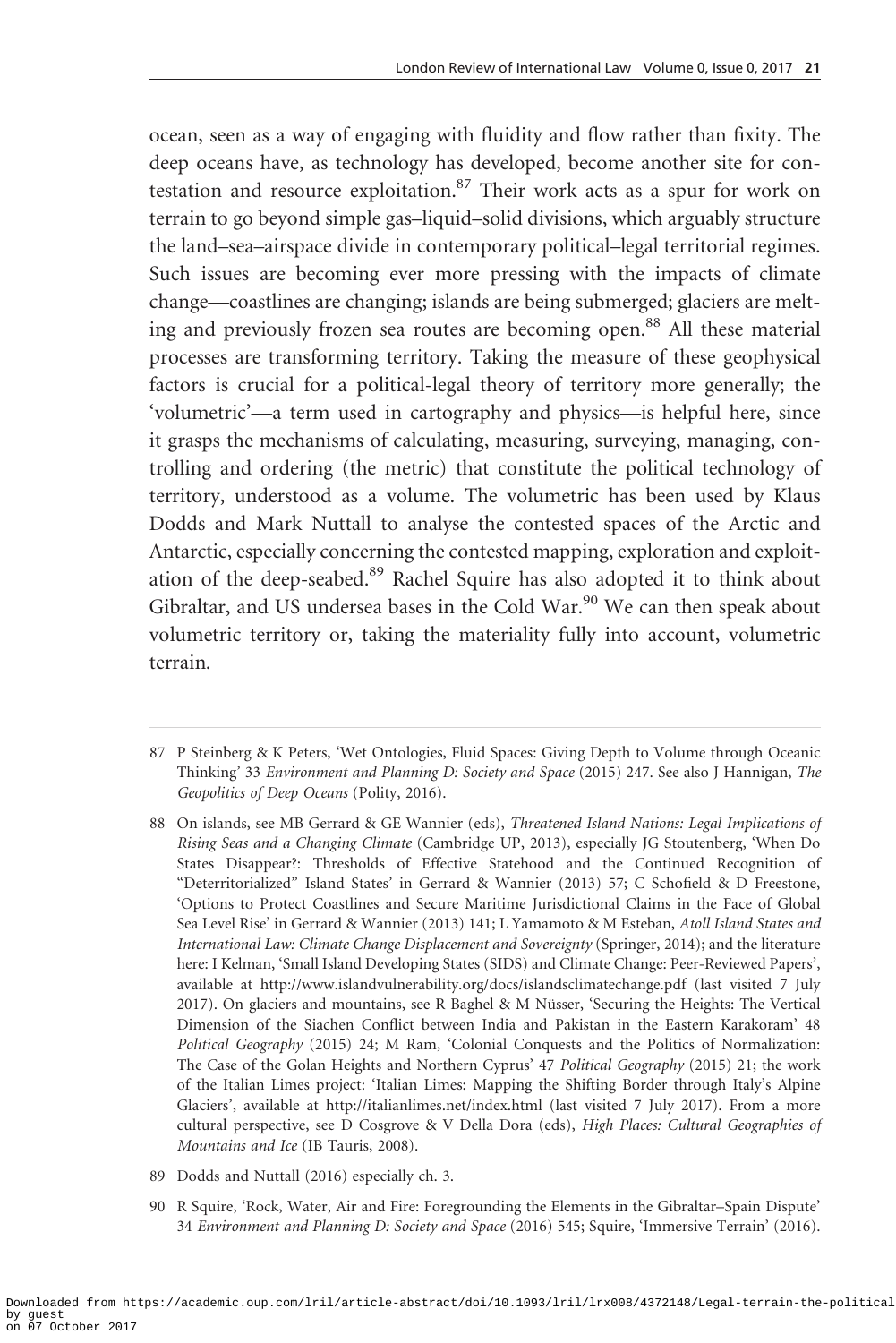## NATURE AND OTHER MATERIALITIES

In his work on 'the natures of war', Derek Gregory proposes a 'corpography' in opposition to the cartographic imaginary—that focuses upon the soldiers' lived experience of military violence compared to an abstract analysis of surveillance, planning and logistics. Accordingly he looks at the biophysical features of war the interrelation of bodies and spaces in armed conflict—in three material registers: the mud of the First World War, the deserts of North Africa in the Second World War, and the rainforests of Vietnam.<sup>91</sup> Pip Thornton at Royal Holloway has also written compellingly on her own experience as an army reservist sent to Iraq.<sup>92</sup>

Gastón Gordillo has also suggested that terrain is 'the only spatial category that (in contrast to place, territory, or landscape) evokes material forms, volumes and textures that are not reducible to human control and appropriations'.<sup>93</sup> As Gordillo suggests: 'terrain's materiality is not reducible to social constructions and can be best understood through a geometrical examination of bodies in motion'.<sup>94</sup> His response when I asked him about this in an interview was revealing:

Yes, I think that the question of terrain is perhaps the last frontier in our conceptions about space, in the sense that whereas we count on a very rich, sophisticated literature on place, space, landscape, or territory, there's very little on terrain. You're in fact one of the very few people who's written about terrain, in particular in relation to territory. And as you know, terrain is usually used vaguely and in passing, as a purely descriptive term. We hear about terrain, for instance, in references to rugged terrains involving military operations, geological surveys, or outdoor activities, but that's all. So my aim is to examine in detail what terrain is, as a concept but also in relation to actual terrains.<sup>95</sup>

95 'On the Afterlife of Destruction: Gastón Gordillo, Interviewed by Stuart Elden', Society and Space, 18 April 2014, available at<http://societyandspace.org/2014/04/18/on-9/> (last visited 7 July 2017).

<sup>91</sup> D Gregory, 'The Natures of War' 48 Antipode (2016) 3.

<sup>92</sup> P Thornton, 'The Meaning of Light: Seeing and Being on the Battlefield' 22 Cultural Geographies (2015) 567.

<sup>93</sup> G Gordillo, 'The Metropolis: The Infrastructure of Empire', in K Hetherington (ed.), Infrastructures: Environment and Life in the Anthropocene (Duke UP, forthcoming). See also see G Gordillo, 'The Forests Destroyed by Bulldozers: An Affective Geometry of the Argentine Soy Boom' American Ethnologist (forthcoming).

<sup>94</sup> G Gordillo, 'Terrain as Insurgent Weapon', Space and Politics, 27 February 2015, available at [http://](http://spaceandpolitics.blogspot.co.uk/2015/02/terrain-as-insurgent-weapon.html) [spaceandpolitics.blogspot.co.uk/2015/02/terrain-as-insurgent-weapon.html](http://spaceandpolitics.blogspot.co.uk/2015/02/terrain-as-insurgent-weapon.html) (last visited 7 July 2017). See also G Gordillo, Rubble: The Afterlife of Destruction (Duke UP, 2015). Gordillo's projected book, under the current working title Opaque Planet: Outline of a Theory of Terrain, intends to develop these ideas.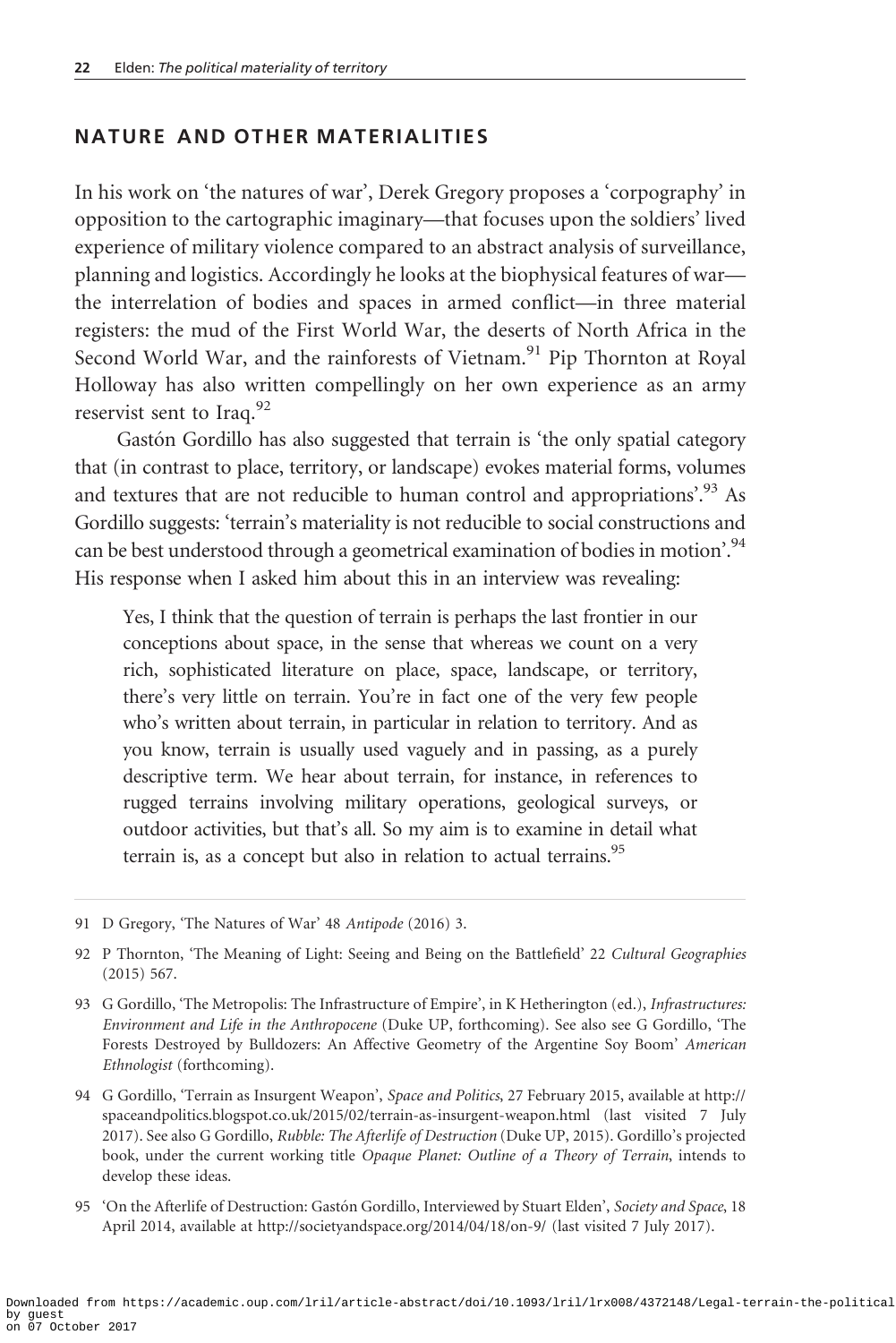In our discussions it has become clear that while my analysis of terrain is principally a project to understand the materiality of territory; for him the purpose is to understand terrain in itself.

More broadly, this work connects to wider debates about materiality and the interaction of human and non-human materialities, especially in Karen Barad's and Jane Bennett's pioneering work,<sup>96</sup> but it is also part of wider attempts at rethinking the 'geo' element in the term 'geopolitics'. Elizabeth Grosz has suggested the idea of geopower as a broader frame within which geopolitics operates:<sup>97</sup>

The relations between the earth and its various forces, and living beings and their not always distinguishable forces, are forms of geopower, if power is to be conceived as the engagement of clashing, competing forces ... Power—the relations between humans, or perhaps even between living things—is a certain, historically locatable capitalisation on the forces of geopower.<sup>98</sup>

Within a wider rethinking of geopower we can then resituate what we mean by geopolitics, as a politics of the earth. As I have suggested elsewhere:

at its best, such a politics of the earth would take into account the power of natural processes or resources; the dynamics of human and environment; the interrelation of objects outside of human intervention; the relation between the biosphere, atmosphere and lithosphere; and the complex interrelations that produce, continually transform and rework the question of territory and state spatial strategies.<sup>99</sup>

- 97 E Grosz, Chaos, Territory, Art: Deleuze and the Framing of the Earth (Duke UP, 2008); K Yusoff, E Grosz, A Saldanha, C Nash & N Clark, 'Geopower: A Panel on Elizabeth Grosz's Chaos, Territory, Art: Deleuze and the Framing of the Earth' 30 Environment and Planning D: Society and Space (2012) 971; D Depledge, 'Geopolitical Material: Assemblages of Geopower and the Constitution of the Geopolitical Stage' 45 Political Geography (2015) 91.
- 98 Yusoff et al. (2012) 975. Grosz has worked some of these questions through in relation to Charles Darwin in E Grosz, The Nick of Time: Politics, Evolution, and the Untimely (Duke UP, 2004); E Grosz, Time Travels: Feminism, Nature and Power (Duke UP, 2005); and E Grosz, Becoming Undone: Darwinian Reflections on Life, Politics and Art (Duke UP, 2011).
- 99 S Elden, 'Foucault and Geometrics' in P Bonditti, D Bigo & F Gros (eds), Foucault and the Modern International: Silences and Legacies for the Study of World Politics (Palgrave Macmillan, 2017) 295, 299.

<sup>96</sup> K Barad, Meeting the Universe Halfway: Quantum Physics and the Entanglement of Matter and Meaning (Duke UP, 2007); D Coole & S Frost (eds), New Materialisms (Duke UP, 2010); J Bennett, Vibrant Matter: A Political Ecology of Things (Duke UP, 2010); WE Connolly, The Fragility of Things: Self-Organizing Processes, Neoliberal Fantasies, and Democratic Capitalism (Duke UP, 2013); M Boscagli, Stuff Theory: Everyday Objects, Radical Materialism (Bloomsbury, 2014); J Dittmer, 'Geopolitical Assemblages and Complexity' 38 Progress in Human Geography (2014) 385; V Squire, 'Reshaping Critical Geopolitics? The Materialist Challenge' 41 Review of International Studies (2015) 139.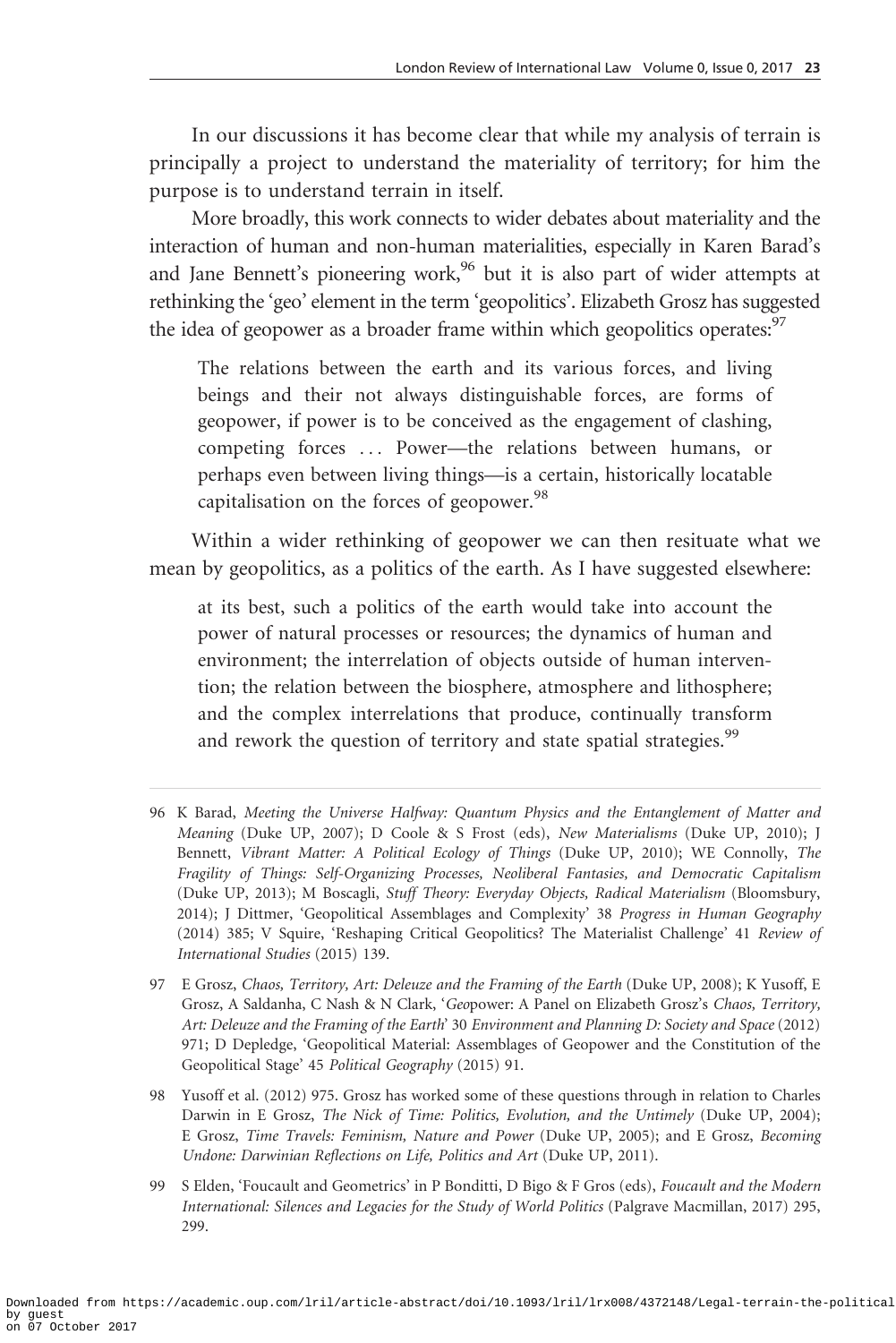This expanded sense of geopolitics would sit alongside, rather than replace, the attention given to biopolitics in recent years. Work on these themes makes use of the resources of geopower and geophilosophy, $100$  as well as attempts to think about philosophy and earth sciences.<sup>101</sup>

Much work engaging with these questions has made use of the term 'Anthropocene', which has been useful in understanding the relation between human action and environmental transformation. If political geography and geopolitics are to live up to the promise of their names, which stress the relation between politics and geo-processes, then it is crucial that they are at the very forefront of such debates.<sup>102</sup> However, the term 'Anthropocene' has also been criticised for its anthropocentric name, as well as its dating, with the suggestion that 'Capitalocene' might be more appropriate.<sup>103</sup> Steinberg and Peters similarly challenge it for being too tied to geology, to layers and strata, rather 'the dynamic materiality of incessant movement and transformation'.<sup>104</sup> The work here seeks to develop these arguments.

### **CONCLUSION**

Terrain here, then, does not mean something static, something fixed, which can be opposed to the dynamic nature of water; thus reinforcing a problematic land/sea binary. Thinking this through is not intended to just be a politics of solid land, but as a way of making sense of water, ice, the sub-soil and the submarine. Territory, understood in this geophysical sense as terrain, is always mobile, dynamic.

- 100 G Deleuze & F Guattari, A Thousand Plateaus: Capitalism and Schizophrenia, trans. B Massumi (Athlone, 1988); G Deleuze & F Guattari, What is Philosophy?, trans. H Thompson & G Burchell (Columbia UP, 1994); M Bonta & J Protevi, Deleuze and Geophilosophy: A Guide and Glossary (Edinburgh UP, 2004); B Woodard, On an Ungrounded Earth: Towards a New Geophilosophy (Punctum Books, 2013).
- 101 R Frodeman, Geo-logic: Breaking Ground between Philosophy and the Earth Sciences (SUNY Press, 2003); J Protevi, Life, War, Earth: Deleuze and the Sciences (University of Minnesota Press, 2013); B Cache, Earth Moves: The Furnishing of Territories, trans. A Boyman (MIT Press, 1995) ch. 1.
- 102 See, e.g., S O'Lear & S Dalby (eds), Reframing Climate Change: Constructing Ecological Geopolitics (Routledge, 2016).
- 103 JW Moore, Capitalism in the Web of Life (Verso, 2015) ch. 7; JW Moore (ed.), Anthropocene or Capitalocene? Nature, History, and the Crisis of Capitalism (PM Press, 2016).
- 104 Steinberg and Peters (2015) 255. The use of 'geology' is expanding: see, e.g., 'Political Geology: Stratigraphies of Power' (Centre for the Study of Environmental Change and the Lancaster Environment Centre, Lancaster University, 21 June 2012), available at [http://www.research.lancs.](http://www.research.lancs.ac.uk/portal/files/15076528/Political_Geology_flier.pdf) [ac.uk/portal/files/15076528/Political\\_Geology\\_flier.pdf](http://www.research.lancs.ac.uk/portal/files/15076528/Political_Geology_flier.pdf) (last visited 7 July 2017); J Parikka, A Geology of Media (University of Minnesota Press, 2015).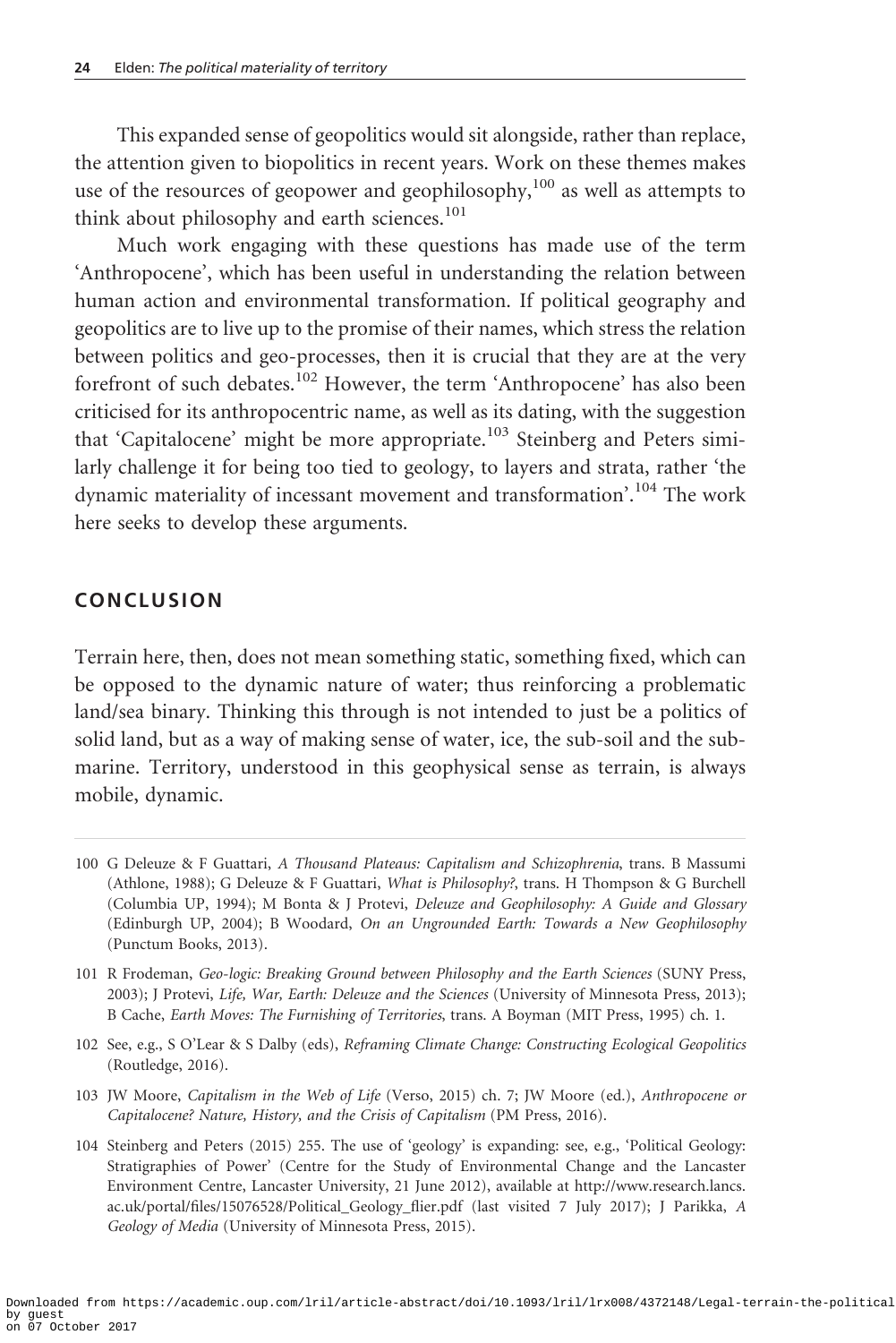Terrain encompasses slope, texture and matter in motion, and should include spatial process as well as form. Instead of static representations, terrain helps to understand dynamic spaces. Terrain makes possible, or constrains, political, military and strategic projects, even as it is shaped by them. It is where the geopolitical and the geophysical meet.

Two immediate cautions go with this work. The first is the spectre of geographical or environmental determinism, the view that human development is conditioned by the natural environment. This has been used in the past to legitimate colonial practices and racial stereotypes, but is enjoying something of a resurgence today in the work of Robert Kaplan and perhaps could be found in the popular work of Tim Marshall.<sup>105</sup> The second caution is that appeals to the Earth as a ground of politics have often accompanied regressive political movements. From Halford Mackinder's contested theory of the heartland to Friedrich Ratzel's notion of Lebensraum,<sup>106</sup> Martin Heidegger's distinction between the Earth and the world (*Erde* and *Welt*), and his reimagining of autochthony,<sup>107</sup> and Carl Schmitt's Nomos of the earth (Erde), there are ideas that were in each case partnered by deeply unpleasant politics.<sup>108</sup>

Both are, of course, to be avoided, but neither of these very valid concerns should be taken to say we should ignore the physical, material entirely. Indeed, there is a very valuable literature thinking about the relation between nature, the social and capital,<sup>109</sup> very much a project from the Left. Indeed, this sense of terrain is close to how Foucault understands the notion of a milieu: 'an ensemble of natural givens—rivers, marshes, hills—and an ensemble of artificial

- 106 See G Kearns, Geopolitics and Empire: The Legacy of Halford Mackinder (Oxford UP, 2009).
- 107 See C Bambach, Heidegger's Roots: Nietzsche, National Socialism and the Greeks (Cornell UP, 2003); S Elden, Speaking Against Number: Heidegger, Language and the Politics of Calculation (Edinburgh UP, 2006).
- 108 C Schmitt, Der Nomos der Erde im Völkerrecht des Jus Publicum Europaeum (Duncker & Humblot, 1997) [1950]; C Schmitt, The Nomos of the Earth in the International Law of the Jus Publicum Europaeum, trans. GL Ulmen (Telos Press, 2003). See also S Elden, 'Reading Schmitt Geopolitically: Nomos, Territory and Großraum' 161 Radical Philosophy (2010) 18.
- 109 See, e.g., N Smith, Uneven Development: Nature, Capital and the Production of Space, 2nd ed. (Blackwell, 1990); N Castree & B Braun, Social Nature: Theory, Practice and Politics (Blackwell, 2001).

<sup>105</sup> RD Kaplan, The Revenge of Geography: What the Map Tells Us about Coming Conflicts and the Battle against Fate (Random House, 2012); T Marshall, Prisoners of Geography: Ten Maps that Tell You Everything You Need to Know about Global Politics (Elliott & Thompson, 2015). For a critique of the term, often levelled at his own work, see J Diamond, 'Geographic Determinism: What Does "Geographic Determinism" Really Mean?', available at [http://www.jareddiamond.org/Jared\\_](http://www.jareddiamond.org/Jared_Diamond/Geographic_determinism.html) [Diamond/Geographic\\_determinism.html](http://www.jareddiamond.org/Jared_Diamond/Geographic_determinism.html) (last visited 7 July 2017). For a discussion, see Howkins (2016) 36-39.